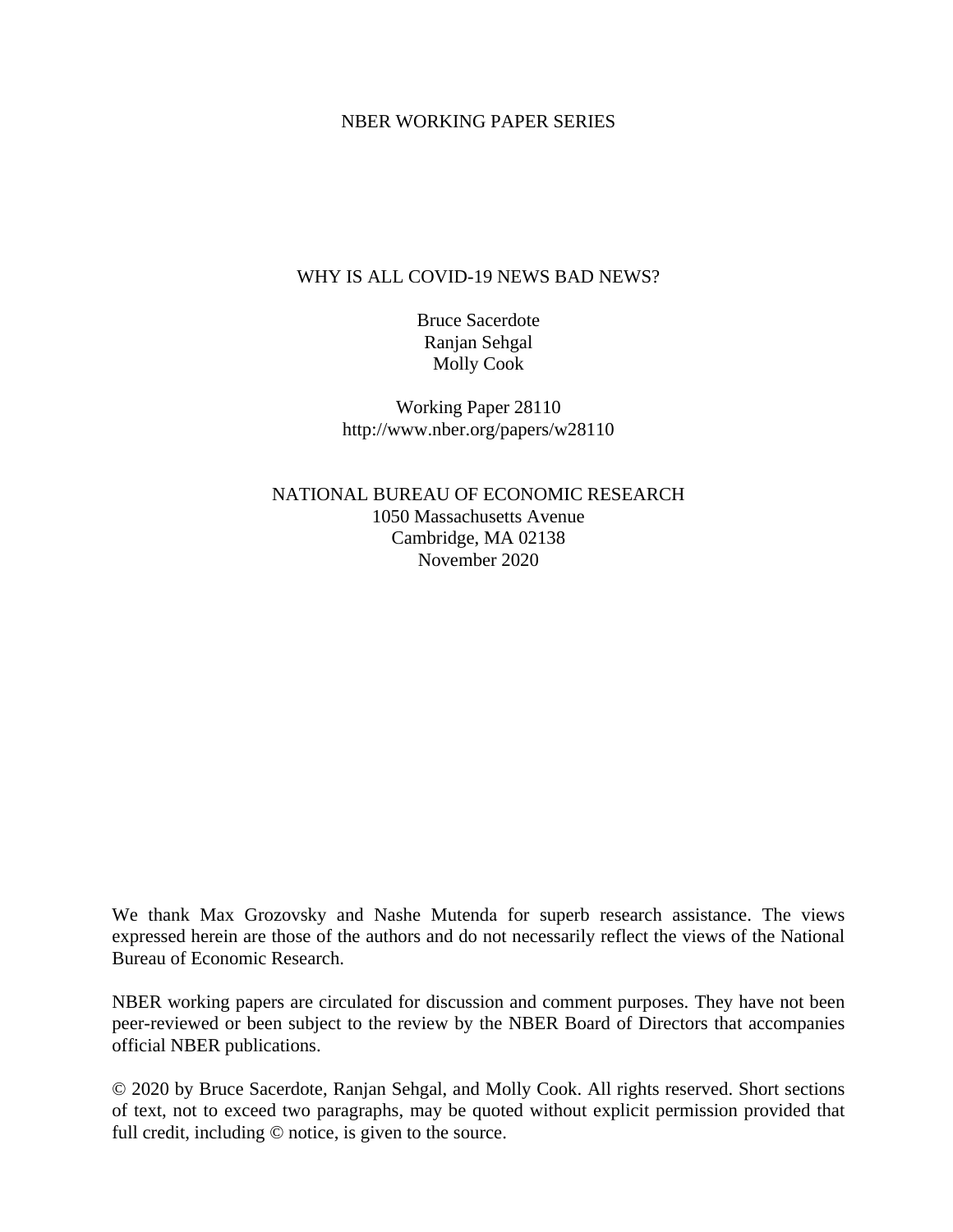Why Is All COVID-19 News Bad News? Bruce Sacerdote, Ranjan Sehgal, and Molly Cook NBER Working Paper No. 28110 November 2020 JEL No. I12,J01

#### **ABSTRACT**

We analyze the tone of COVID-19 related English-language news articles written since January 1, 2020. Ninety one percent of stories by U.S. major media outlets are negative in tone versus fifty four percent for non-U.S. major sources and sixty five percent for scientific journals. The negativity of the U.S. major media is notable even in areas with positive scientific developments including school re-openings and vaccine trials. Media negativity is unresponsive to changing trends in new COVID-19 cases or the political leanings of the audience. U.S. major media readers strongly prefer negative stories about COVID-19, and negative stories in general. Stories of increasing COVID-19 cases outnumber stories of decreasing cases by a factor of 5.5 even during periods when new cases are declining. Among U.S. major media outlets, stories discussing President Donald Trump and hydroxychloroquine are more numerous than all stories combined that cover companies and individual researchers working on COVID-19 vaccines.

Bruce Sacerdote 6106 Rockefeller Hall Department of Economics Dartmouth College Hanover, NH 03755-3514 and NBER Bruce.I.Sacerdote@dartmouth.edu

Ranjan Sehgal 6106 Rockefeller Dartmouth College Hanover, NH 03755 ranjan.s.sehgal.22@dartmouth.edu

Molly Cook Brown University 69 Brown Street Providence, RI 02912 molly\_cook1@brown.edu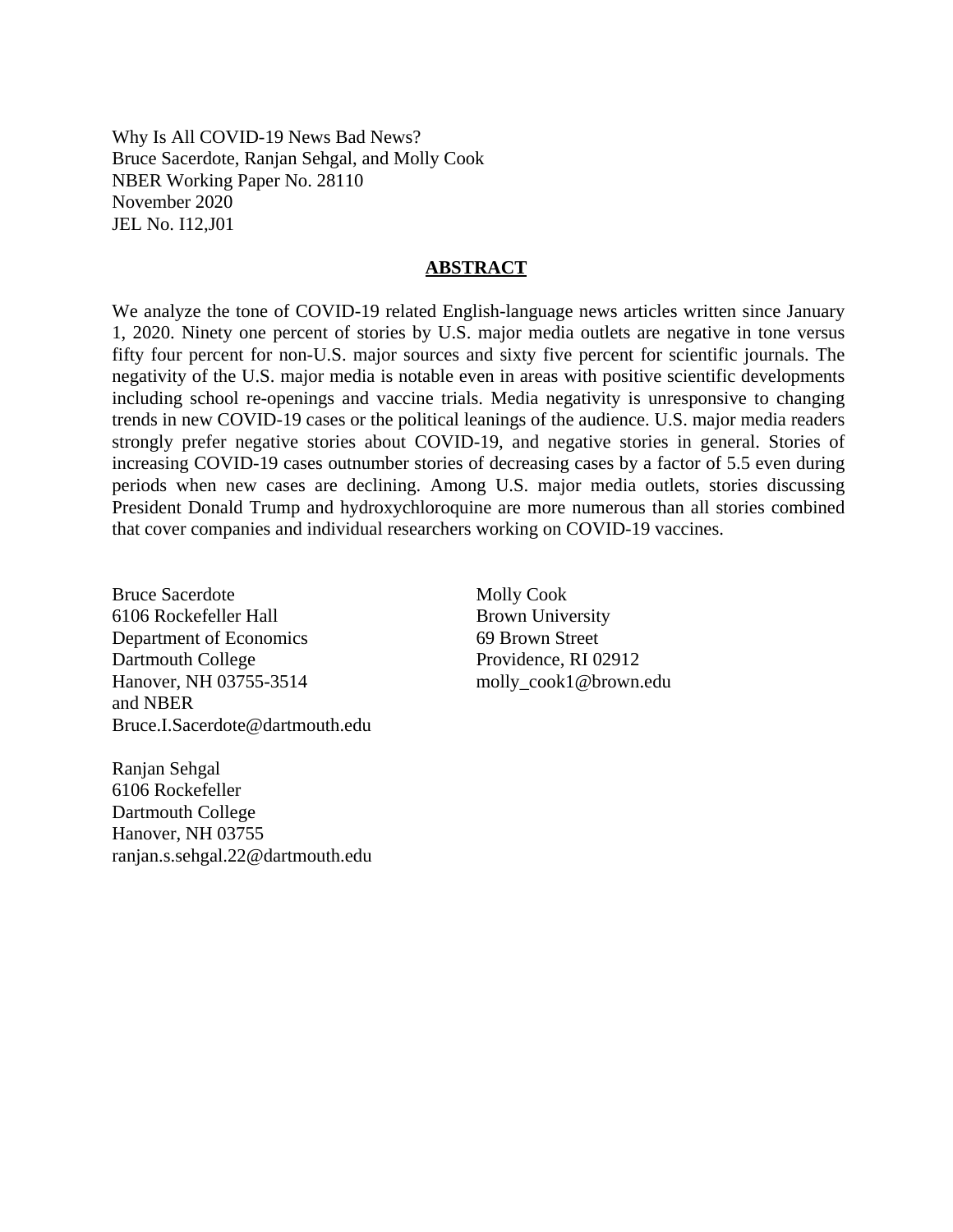#### **Introduction**

On February 18th, the *Oxford Mail* published a story that Professor Sarah Gilbert and her colleagues at Oxford's Jenner Institute were working on a vaccine for the novel coronavirus *and* that rapid vaccine development could be possible given the scientists' existing work and experience with a possible MERS vaccine.<sup>[1](#page-2-0)</sup> In contrast to *Oxford Mail*'s reporting, the U.S. major media outlets of Fox News, CNN, *The New York Times*, and *The Washington Post* did not begin coverage of Professor Gilbert's COVID-19 related work until late April.<sup>[2](#page-2-1)</sup> The U.S. based stories emphasized caveats from health officials and experts downplaying the optimistic timeline and past success of the Oxford researchers. The earliest available (major outlet) U.S. story is from CNN on April 23<sup>rd</sup> and begins with a quote from England's Chief Medical Officer Chris Whitty saying that the probability of having a vaccine or treatment "anytime in the next calendar year" is "incredibly small."

There is a similar disconnect between U.S. major media reporting on school reopenings and scientific findings on the same topic; the reporting is overwhelmingly negative, while the scientific literature tells a more optimistic story. Oster (2020) collects data on school reopenings and COVID-19 infections within schools and districts. [3](#page-2-2) She finds that infection rates among students remain low (at 0.1[4](#page-2-3) percent) and schools have not become the super-spreaders many feared.<sup>4</sup> Guthrie et al (2020) and Viner et al (2020) review the available evidence and reach similar

<span id="page-2-0"></span><sup>1</sup> https://www.oxfordmail.co.uk/news/18243665.scientists-working-coronavirus-vaccine-oxford/

<span id="page-2-1"></span><sup>&</sup>lt;sup>2</sup> We base this statement on a LexisNexis search for the terms "Sarah Gilbert" or "Sarah Gilbert and vaccine" since January 1, 2020.

<span id="page-2-2"></span><sup>3</sup> [https://statsiq.co1.qualtrics.com/public-](https://statsiq.co1.qualtrics.com/public-dashboard/v0/dashboard/5f62eaee4451ae001535c839#/dashboard/5f62eaee4451ae001535c839?pageId=Page_1ac6a6bc-92b6-423e-9f7a-259a18648318.)

[dashboard/v0/dashboard/5f62eaee4451ae001535c839#/dashboard/5f62eaee4451ae001535c839?pageId=Page\\_1](https://statsiq.co1.qualtrics.com/public-dashboard/v0/dashboard/5f62eaee4451ae001535c839#/dashboard/5f62eaee4451ae001535c839?pageId=Page_1ac6a6bc-92b6-423e-9f7a-259a18648318.) [ac6a6bc-92b6-423e-9f7a-259a18648318.](https://statsiq.co1.qualtrics.com/public-dashboard/v0/dashboard/5f62eaee4451ae001535c839#/dashboard/5f62eaee4451ae001535c839?pageId=Page_1ac6a6bc-92b6-423e-9f7a-259a18648318.)

<span id="page-2-3"></span><sup>4</sup> [https://www.theatlantic.com/ideas/archive/2020/10/schools-arent-superspreaders/616669/.](https://www.theatlantic.com/ideas/archive/2020/10/schools-arent-superspreaders/616669/)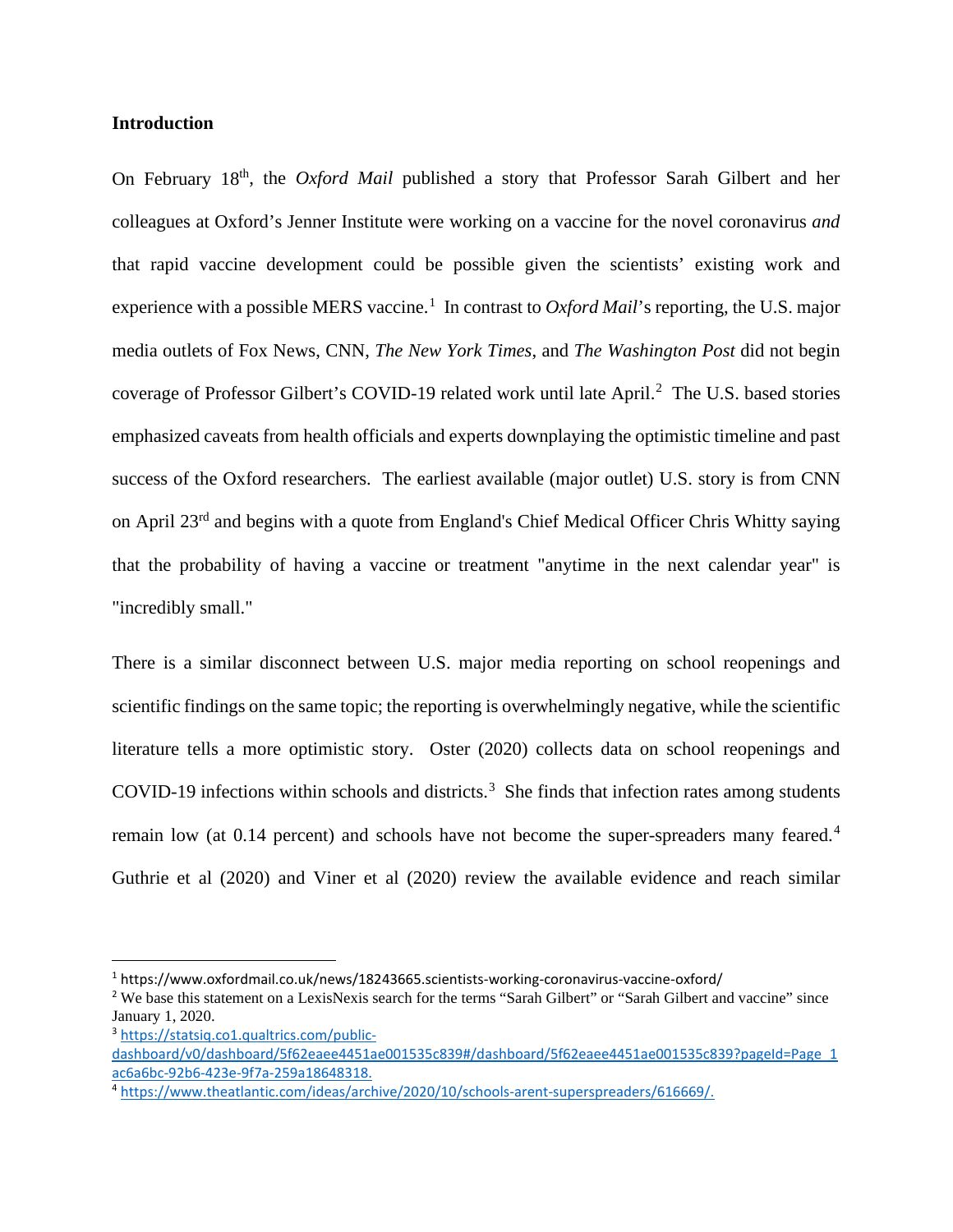conclusions. However, ninety percent of school reopening articles from U.S. mainstream media are negative versus only 56 percent for the English-language major media in other countries.

The tone of media coverage impacts both human health and attitudes towards preventative measures including vaccination, mask wearing, and social distancing (Bursztyn et al 2020, Van Bavel and Baicker et al 2020, Simonov et al 2020, Kearney and Levine 201[5](#page-3-0), Ash et al 2020)<sup>5</sup>. The proportion of U.S. adults who exhibit depression symptoms has risen threefold since the start of the novel coronavirus pandemic (Etman et al 2020, Fetzer et al 2020). In discussing thisincrease in mental health problems, U.S. Centers for Disease Control and Prevention recommend against heavy consumption of news stories about the pandemic<sup>[6](#page-3-1)</sup>.

Our results suggest the CDC's warning is prescient. We categorize by topic over 9.4 million published news stories on COVID-19 since January 1, 2020. We then conduct several forms of textual analysis on roughly 20,000 COVID-19 news stories to examine levels of negativity by subtopic, source of the news, and time period. We have five major findings. First, COVID-19 stories published by the top 15 U.S media outlets (by readership/viewership) are 25 percentage points more likely to be negative in content than more general U.S. sources or major media outlets outside the U.S.<sup>[7](#page-3-2)</sup> Second, the time pattern in observed negativity is at most weakly related to the actual time trend in new weekly cases of COVID-19 in the U.S. Third, the most popular stories in

<span id="page-3-0"></span><sup>&</sup>lt;sup>5</sup> Bannerjee et al (2020) find that text messaging can significantly increase reporting of COVID symptoms and use of social distancing and other health promoting measures. Nyhan et al (2014) find that it's difficult to correct misperceptions around vaccine safety.

<span id="page-3-1"></span><sup>6</sup> <https://www.cdc.gov/coronavirus/2019-ncov/daily-life-coping/managing-stress-anxiety.html>

<span id="page-3-2"></span> $<sup>7</sup>$  This regression-based estimate controls flexibly for article length and week of publication. The unadjusted</sup> probability of an article being negative is 91 percent for US major media versus 54 percent for English-language non-US major media.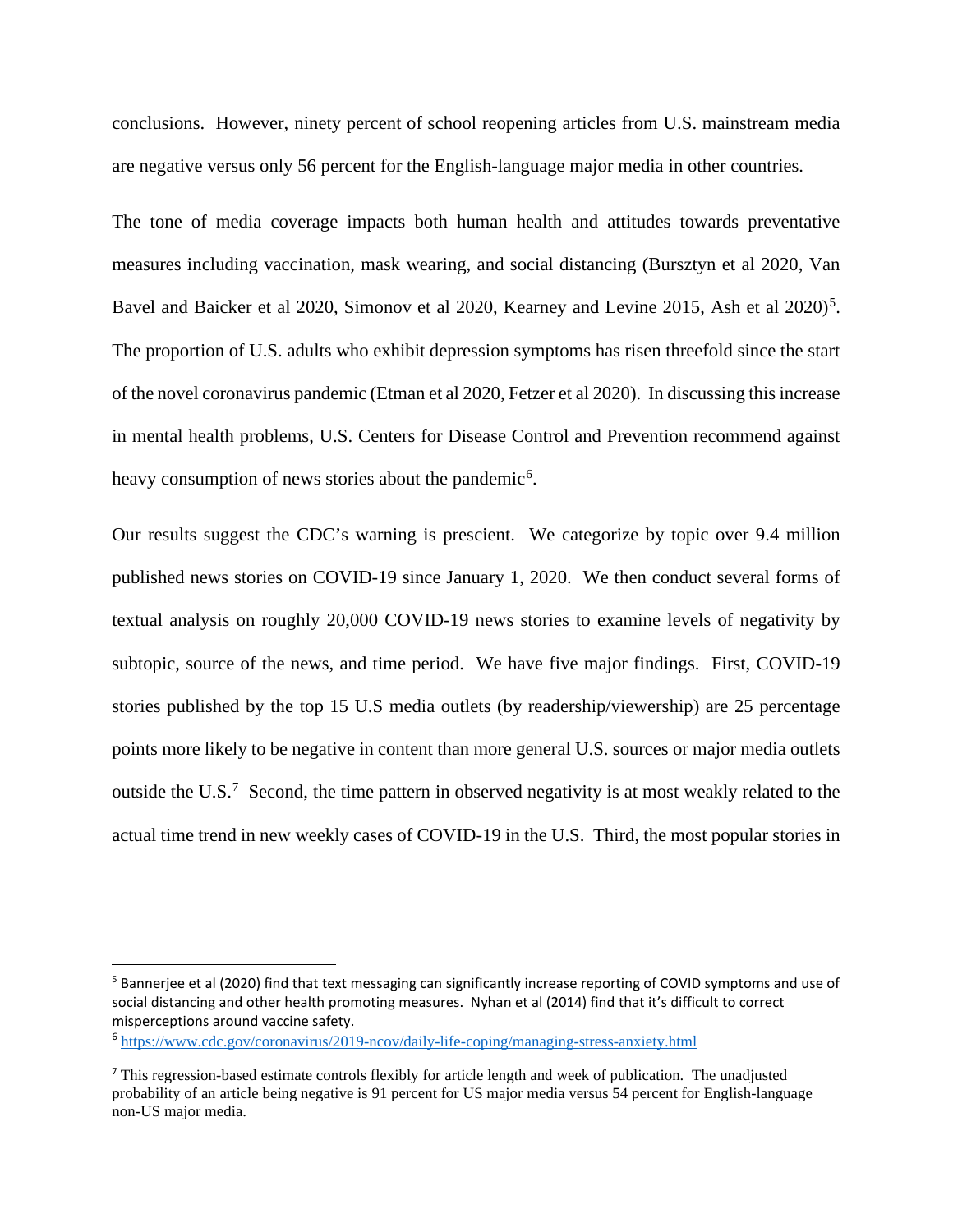*The New York Times* have high levels of negativity, particularly for COVID-19-related articles. [8](#page-4-0) Fourth, negativity appears to be unrelated to the political leanings of the newspaper's or network's audience (Niven 2001). Finally, U.S. major media stories that discuss the benefits of social distancing or alternatively the benefits of mask wearing are less numerous than stories about President Trump not wearing a mask. Similarly, the terms "Trump and hydroxychloroquine" receive more coverage than do all stories about companies and researchers developing vaccines.

Overall, we find that relative to other media sources, the most influential U.S. news sources are outliers in terms of the negative tone of their coronavirus stories and their choices of stories covered. We are unable to explain these patterns using differential political views of their audiences or time patterns in infection rates. This is analogous to Niven (2001) which finds a strong negative bias in the U.S. media when covering unemployment and limited evidence of partisanship. U.S. major outlets do demonstrate an above- average interest in promoting prosocial behavior like mask wearing and social distancing. Consistent with the existing literature (Gentzkow and Shapiro 2010 and Gentzkow, Glaeser and Goldin 2006), our results suggest that U.S. major outlets publish unusually negative COVID-19 stories in response to reader demand and interest.

#### **Data Description**

We obtain counts of COVID-19 articles and separately the text of COVID-19 articles using the LexisNexis database. We use all English news sources and a date range of January 1, 2020 to July 31, 2020. We divide our universe of sources into the top (most widely read or watched) sources

<span id="page-4-0"></span><sup>8</sup> This is consistent with the findings of Gentzkow and Shapiro (2010) who find that media respond strongly to consumer preferences. Eshbaugh-Soha (2010) finds that negativity media coverage of the President responds to local support for the President.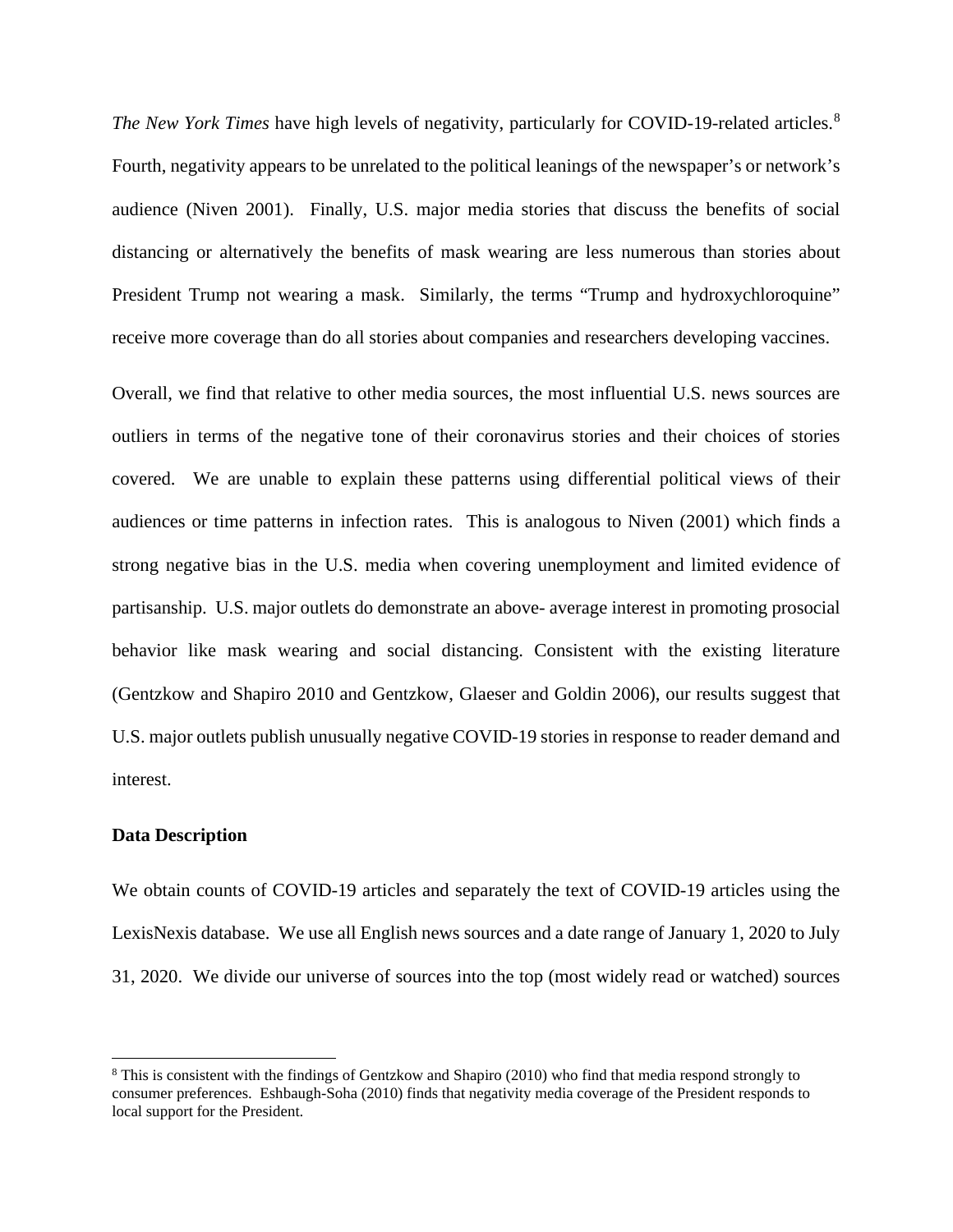and all other sources. We further stratify by U.S. versus non-U.S. sources. The top non-TV sources for the U.S. that are also included in LexisNexis are *Newsweek*, the *New York Post*, *Los Angeles Times*, *USA Today*, *Politico*, *The Hill*, and the *New York Times*. For the top television sources we include both written articles and television transcripts from ABC, CBS, CNN, Fox News, MSNBC and NBC. Further details for our data downloading procedure and the search terms used are contained in Appendix 1.

We also gather the text of articles discussing COVID-19 vaccines from five widely read scientific and medical journals namely *Science*, *JAMA*, *The New England Journal of Medicine*, *The Lancet*, and *Nature*. We gather the *New York Times* most popular articles from their website from September 4-October 6<sup>th</sup> 2020. We rely on *the New York Times* most read articles in our current investigation, but future versions of this paper will also incorporate "most emailed" articles, outlets beyond the *New York Times*, and a larger date range.

We analyze the text of 20,000 articles that fall within three subtopics regarding COVID-19: vaccines, increases and decreases in case counts, and reopenings (of businesses, schools, parks, restaurants, government facilities, etc). We limit ourselves to roughly 20,000 articles given the legal requirement to "manually" download the articles from LexisNexis 100 articles at a time<sup>[9](#page-5-0)</sup>. We classify all articles using two different but related methods. First, we measure the fraction of words that are negative according to established dictionaries of negative words. See Liu 2012, Tetlock 2007, Loughran and McDonald 2011 for canonical examples of this approach.<sup>10</sup> The

<span id="page-5-0"></span><sup>9</sup> LexisNexis does not permit automated downloading of the text of stories. We manually downloaded articles in batches of 100 articles.<br><sup>10</sup> Riffe Lacy Fico and Watson (2019) is an in depth presentation of these methods. Grimmer and Stewart (2013)

<span id="page-5-1"></span>review the value of text analysis for summarizing political documents and transcripts.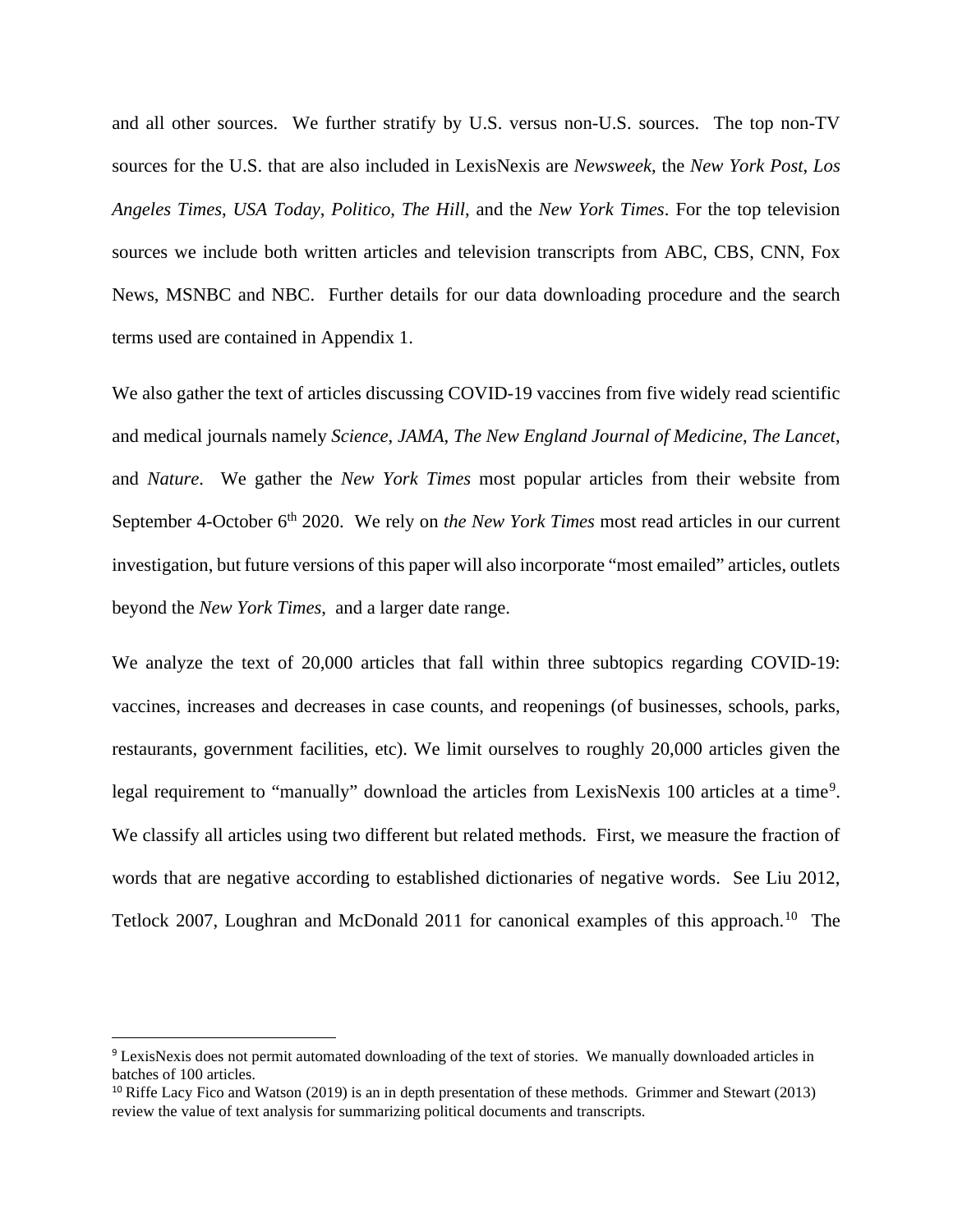results reported here use the Hu-Liu (2004) dictionary of positive and negative words.<sup>[11](#page-6-0)</sup> We compute the fraction of total words that are negative according to the dictionary and standardize this variable to be mean 0 variance  $1^{12}$ 

Second, we create a predicted probability that an article has a negative tone. We identify characteristics of negative and positive media reports in a set of 200 articles classified as strongly positive or negative by human readers. We use the two- and three-word phrases appearing in the training articles combined with machine leaning techniques to find the phrases that best predict whether the human reader will classify an article as strongly negative. We implement a Naïve Bayes classification scheme (Zhang 2004, Pazzani 1996, Antweiler and Frank 2004).<sup>[13](#page-6-2)</sup> Naïve Bayes assumes that each phrase in the article contributes independently to the probability that the article is negative and maximizes the number of correct predictions given the phrases.

We use the resulting model to predict whether each of the 20,000 articles in our sample are negative. For example, the inclusion of the phrases "clinical trial" and "Jenner Institute" are strong predictors of an article being positive while "White House" and "death toll" are strong predictors of a negative article.

Table 1 reports summary statistics at the article level for our main sample which excludes *New York Times* most popular articles and a comparison sample of non-COVID articles. We analyze roughly 23,500 articles from January 1, 2020 to July 31, 2020. On average the articles have 1652

<span id="page-6-0"></span><sup>&</sup>lt;sup>11</sup> We have conducted the same analysis using the Harvard General Inquirer dictionary of positive and negative words and obtain qualitatively similar results. [http://www.wjh.harvard.edu/~inquirer/](http://www.wjh.harvard.edu/%7Einquirer/)

<span id="page-6-1"></span><sup>12</sup> To keep the yardstick consistent, we standardize once within our broad sample which includes *New York Times* most popular articles and a sample of non-Covid articles. Our main analysis sample excludes these two categories. We standardize before dropping duplicates of articles which were published multiple times.

<span id="page-6-2"></span><sup>&</sup>lt;sup>13</sup> To extract phrases and implement the Naïve Bayes classification scheme we use WordStat software created by Provalis research.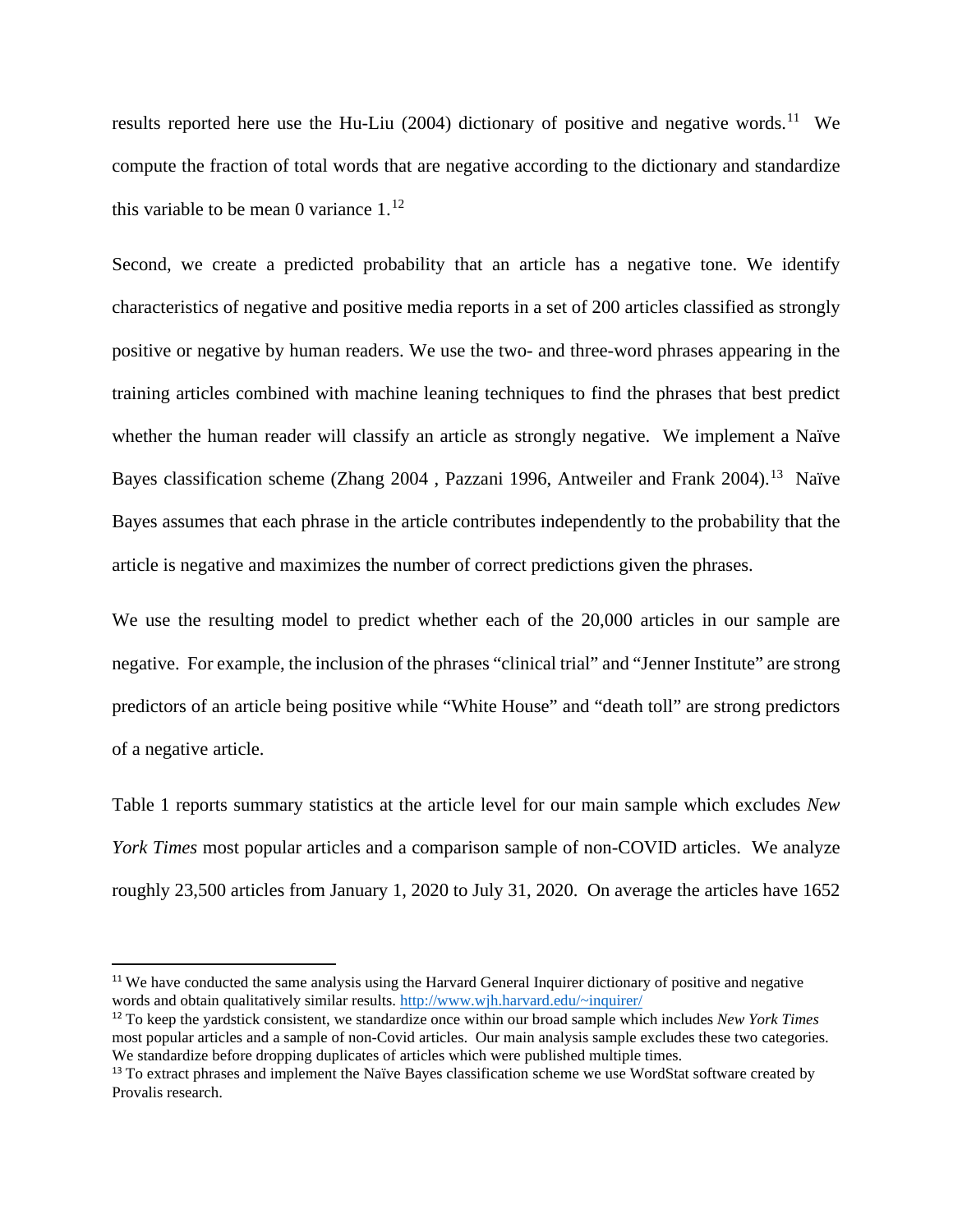words. This count and our subsequent statistics are measured after we apply a truncation procedure to limit the text to be within 10 lines of the words "COVID" or "coronavirus". We applied this truncation to deal with very long television transcripts that switched to non-COVID topics in the middle of the transcript. However, results are quite similar with or without truncation.

The share of negative words (using the Hu-Liu dictionary) is 4 percent. As mentioned above we standardize this variable to aid in interpreting the coefficients. By construction, our articles are divided roughly equally between articles on increases/decreases in cases, reopenings, and vaccines. The division among US major media, US General media, International Major Media, and International General media is also roughly equal.<sup>[14](#page-7-0)</sup>

#### **Results**

Figure 1 plots the time trend in media negativity for major media outlets in the U.S. (green line) and outside the U.S. (blue line) using the scale on the left. The most striking fact is that 91 percent of the U.S. stories are classified as negative whereas 54 percent of the non-U.S. stories are classified as negative. Figure 1 uses our estimated probability that an article is negative. We obtain similar results using the Hu-Liu dictionary and the fraction of words in the article that are negative.

The red line plots the weekly average of daily new cases of COVID-19 in the U.S. using the scale on the right. The x-axis is the week of the year within 2020. New cases per day rise sharply from March through mid-April. Cases decline until about June 15th, then rise rapidly until late July,

<span id="page-7-0"></span><sup>&</sup>lt;sup>14</sup> We don't have exactly 25% of articles in each major category because our initially drawn sample included many articles that were repeats which we then eliminated to arrive at this final sample. Our reopenings analysis is for all reopenings articles. We also examine school reopenings specifically and for these articles "school" must appear in the title of an article that also contains "reopen" or "re-open".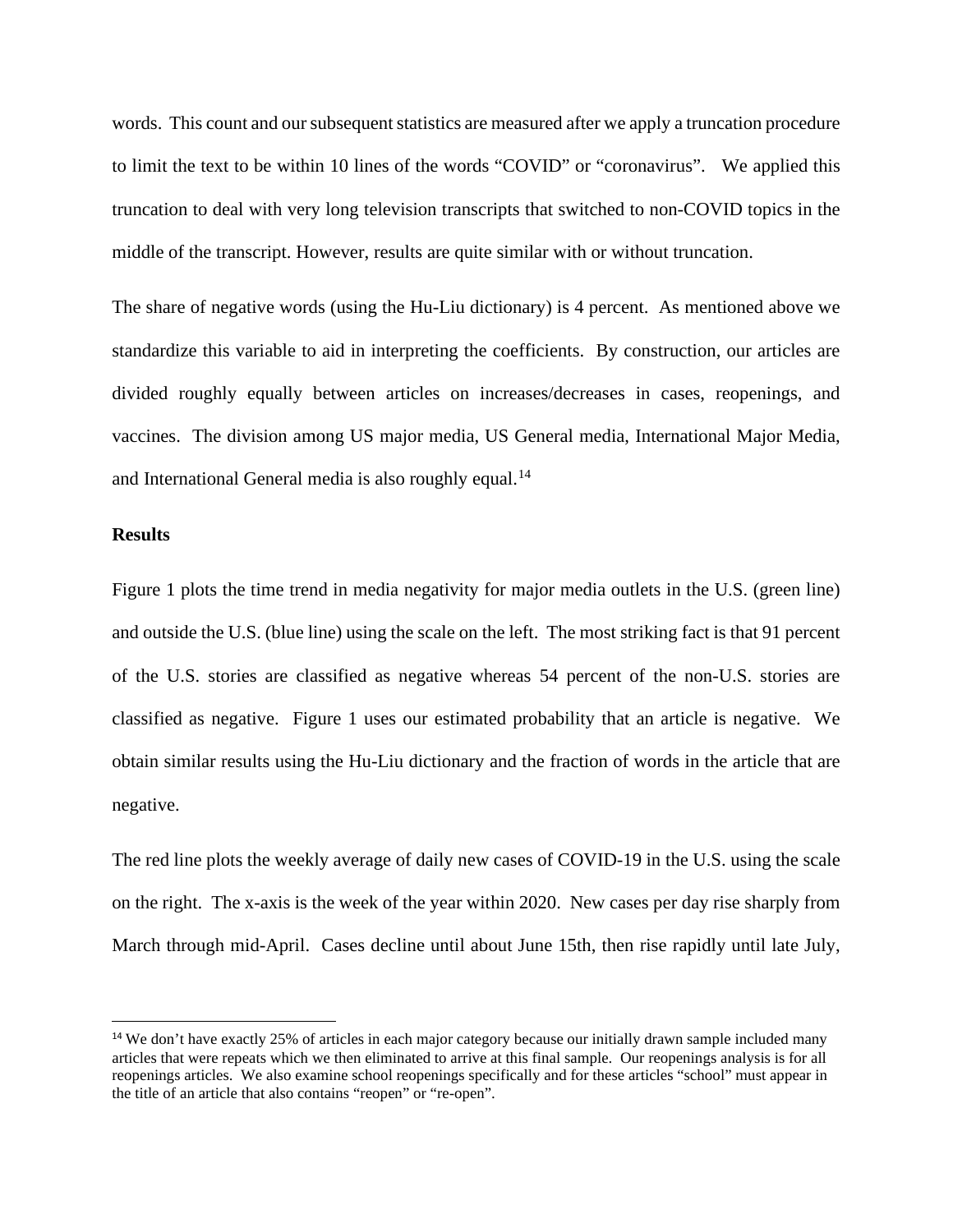when cases begin to decline again. Average media negativity over time is not correlated with new case counts, as regression results confirm (not reported).

In Table 2 we regress our estimated probability that an article is negative on indicator variables for whether the source is from the U.S. major media, U.S. general sources, or international general sources. The omitted category is international (non-U.S.) major media sources. In the regressions we control flexibly for the length of the article and the week the article was published. We run a linear probability model, though results from probit and logit models are similar to those reported here. The non-U.S. major media sources have a baseline rate of negativity of 54 percent. In column (1) we show that relative to this omitted category, articles in the U.S. major media are 25 percentage points more likely to be negative. In contrast, U.S. general and non-U.S. general sources have about the same level of negativity as non-U.S. major media.

In column (2) we switch the dependent variable to the share of negative words in the article. We standardize the outcome to be mean 0 standard deviation 1. The U.S. major media publish stories that are .23 standard deviations more negative relative to non-U.S. major media. U.S. general media outlets are significantly less negative than all other categories of sources. In columns (3)- (5) we examine media negativity by subtopic within COVID-19. Relative to both types of international media, U.S. major media vaccine articles are particularly negative. Vaccine stories in the U.S. major media are 45 percentage points more likely to be negative relative to stories in the non-U.S. general media.

In Figure 2 we present the mean share of negative words (standardized) by source and topic (COVID-19 versus not). For Figure 2 only, we add a large sample of non-COVID articles and the *New York Times* most popular articles. Starting with the bars at the bottom of the chart, we see that in a sample of non-COVID-19 stories (pre-January 2020), the U.S. major media are only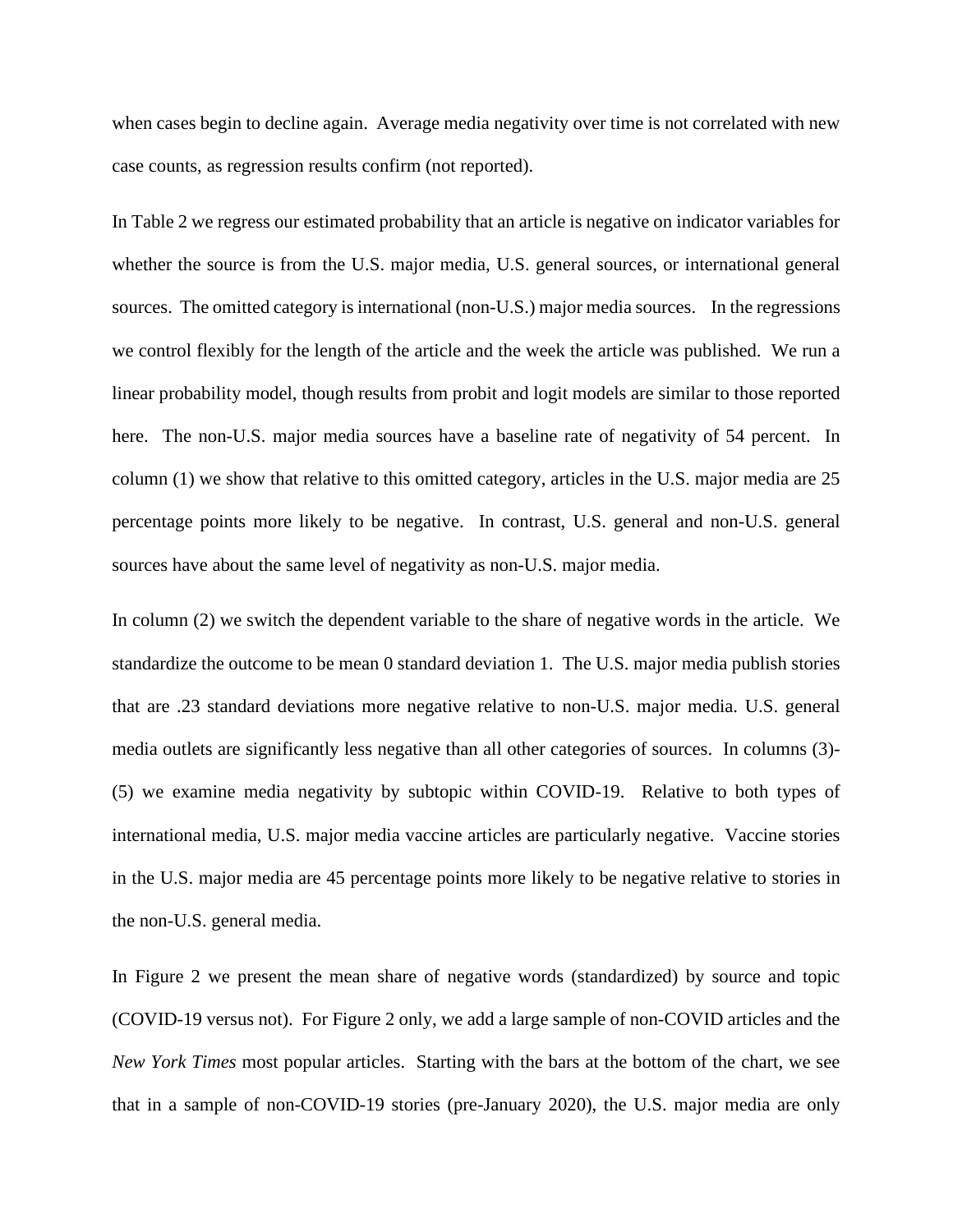modestly more negative than the rest of the sample. In covering COVID-19 (the second bar from the bottom), U.S. major media negativity is .31 standard deviation above the average while the non-U.S. major media are .17 standard deviation below average. Notably, scientific media articles on COVID-19 vaccines are a full standard deviation below average in negativity. In contrast, the *New York Times'* most popular articles are .6 standard deviations above the sample mean in negativity for non-COVID-19 stories and 1.5 standard deviations above the mean when covering COVID-19 topics. Readers of the U.S. major media (as represented by the *New York Times*) are attracted to negative stories in general and negative stories about COVID-19 in particular.

The next two figures look specifically at the share of words that are negative *within* vaccine articles (Figure 3) and within school reopening articles (Figure 4). We standardize across the entire sample (all topics) and hence are comparing the negativity in the vaccine articles to the overall sample mean. For vaccine articles, all media categories are meaningfully below the overall sample mean for negativity, except for the U.S. major media which produces articles on COVID-19 vaccines that are .35 standard deviations higher on negativity.

These data were gathered prior to Pfizer's positive stage three trial result announced on November 9<sup>th</sup>. Our results show that on a relative basis, U.S. major media gave much less positive coverage to the developments that lead up to Pfizer's breakthrough. We hypothesize (but have not yet tested) that U.S. major media coverage of vaccines remained more negative than other categories of media during and after the Pfizer announcement.

For school re-opening articles (Figure 4), the U.S. major media is .18 standard deviations more negative than the overall sample mean. All other media categories are less negative than the sample mean. The U.S. general media vaccine articles are .4 standard deviations less negative.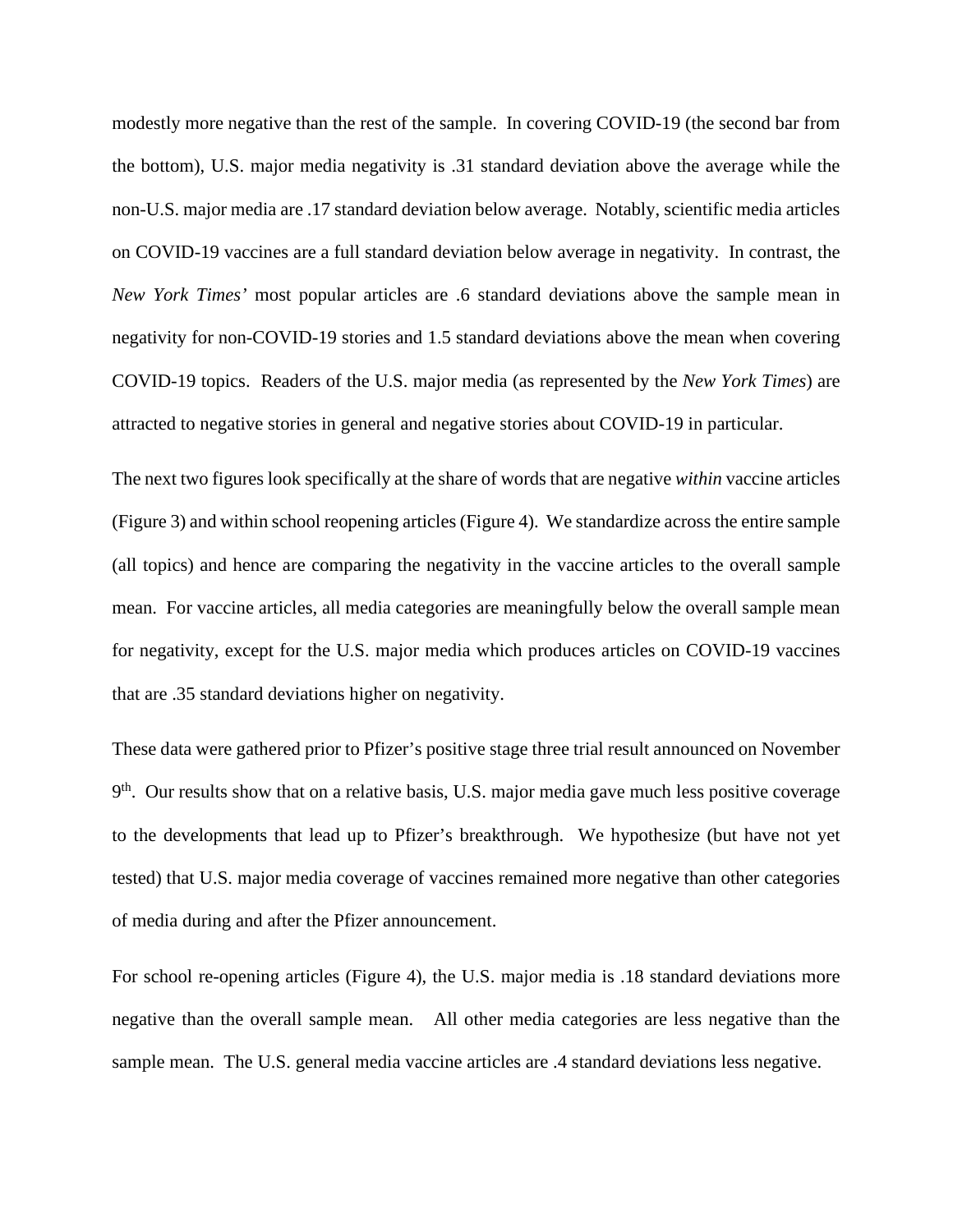A natural question is whether media negativity varies greatly by the specific news source and whether that variation is related to the political beliefs of the readership. Our results are perhaps surprising. COVID-19 stories from all the major U.S. outlets have high levels of negativity and the variation that does exist is not correlated with readers' political leanings. See Figure 5. We plot the share of negative words (standardized) by U.S. media source versus the probability that conservative-leaning people say that this is a "trusted media source." The latter comes from a 2019 Pew survey of 12,000 people about their consumption of election news.[15](#page-10-0)

The estimated probability that a COVID-19 article is negative varies from 70 percent to 100 percent among major U.S. outlets. These probabilities are not correlated with the likelihood that conservative consumers of news trust the source. COVID-19 stories from Fox News are about as negative as those from CNN. We obtain similar results using our estimated probability that a story is negative.

We now take a broader look at which COVID-19 topics the media choose to emphasize. Table 3 provides an overview of the number of COVID-19-related articles during our sample period (January-July 2020) and counts of articles by topic, where one article can cover multiple topics. Overall, we found 2.6 million articles from U.S.-based sources and 6.4 million from non-U.S. sources. The rows represent different search terms we included while the columns represent four broad categories of sources, namely U.S. versus non-U.S. interacted with major media outlet versus general media. We are most interested in the relative coverage of different topics. For example, among the U.S. major media (column 2) 15,000 stories mention increases in caseloads

<span id="page-10-0"></span><sup>15</sup> [https://www.pewresearch.org/fact-tank/2020/01/24/qa-how-pew-research-center-evaluated-americans-trust](https://www.pewresearch.org/fact-tank/2020/01/24/qa-how-pew-research-center-evaluated-americans-trust-in-30-news-sources/)[in-30-news-sources/](https://www.pewresearch.org/fact-tank/2020/01/24/qa-how-pew-research-center-evaluated-americans-trust-in-30-news-sources/)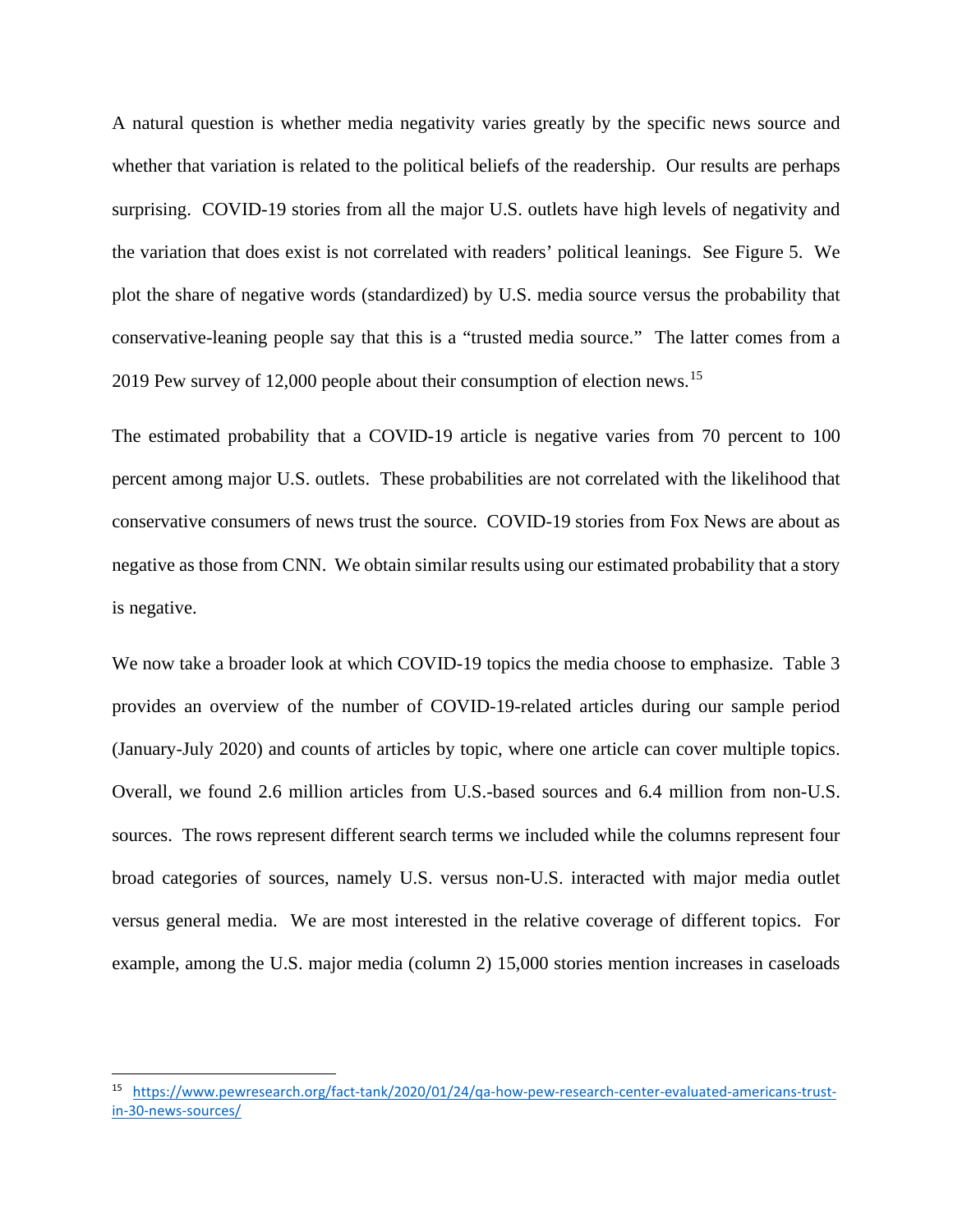while only 2,500 mention decreases, or a 6 to 1 ratio. Even when caseloads were falling nationally (April 24<sup>th</sup> to June 27<sup>th</sup>), this ratio remains relatively high at 5.3 to 1.

In row 3, we show results for mentions of COVID-19 vaccines and any names of the top ten institutions or companies working on a COVID-19 vaccine. The U.S. major outlets ran 1,371 such stories. During the same period they ran 8,756 stories involving Trump and mask wearing and 1,636 stories about Trump and hydroxychloroquine.

A natural question is whether the media is promoting prosocial behaviors (Simonov et al 2020 and Burstyn et al 2020). While we cannot answer whether the U.S. media are "doing enough" to promote transmission-reducing behavior in absolute terms, we can compare how emphasis of the benefits of mask wearing or social distancing varies across media categories. Five percent of COVID-19 articles in U.S. major outlets mention the benefits of mask wearing compared to .6 percent for non-U.S. outlets and 2 percent for general U.S. sources. U.S. major media outlets are also much more likely to discuss the benefits of social distancing (4 percent of stories) than their non-U.S. counterparts (1 percent of stories). This suggests the U.S. media are outperforming the non-U.S. media in promoting prosocial behavior, though perhaps because such messages are more needed in the U.S.[16](#page-11-0)

Overall, we find that COVID-19 stories from U.S. major media outlets are much more negative than similar stories from other U.S. outlets and from non-U.S. sources. The negativity does not respond to changes in new cases. Potentially positive developments such as vaccine stories receive less attention from U.S. outlets than do negative stories about Trump and hydroxychloroquine. Overall, we are unable to explain the variation in negativity with political affiliation of an outlet's

<span id="page-11-0"></span><sup>&</sup>lt;sup>16</sup> See Della Vigna and La Ferrara (2015) for a summary which discusses more generally the impact of media consumption on human behavior.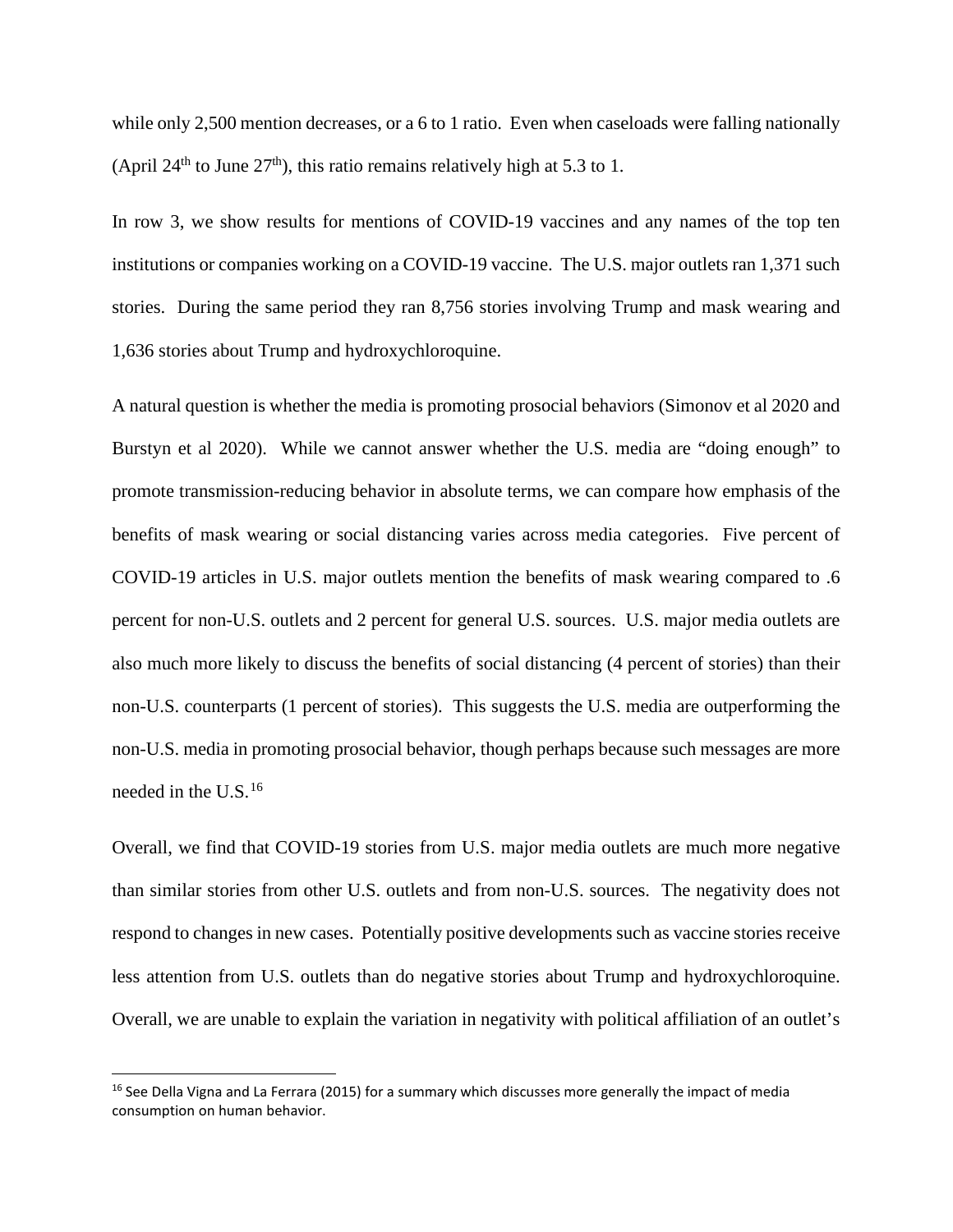audience, or U.S case count changes, but we do find that U.S. readers demand negative stories (as evidenced by article popularity). We conclude that the CDC's implicit "warning label" against consuming too much U.S. COVID-19 media may be warranted.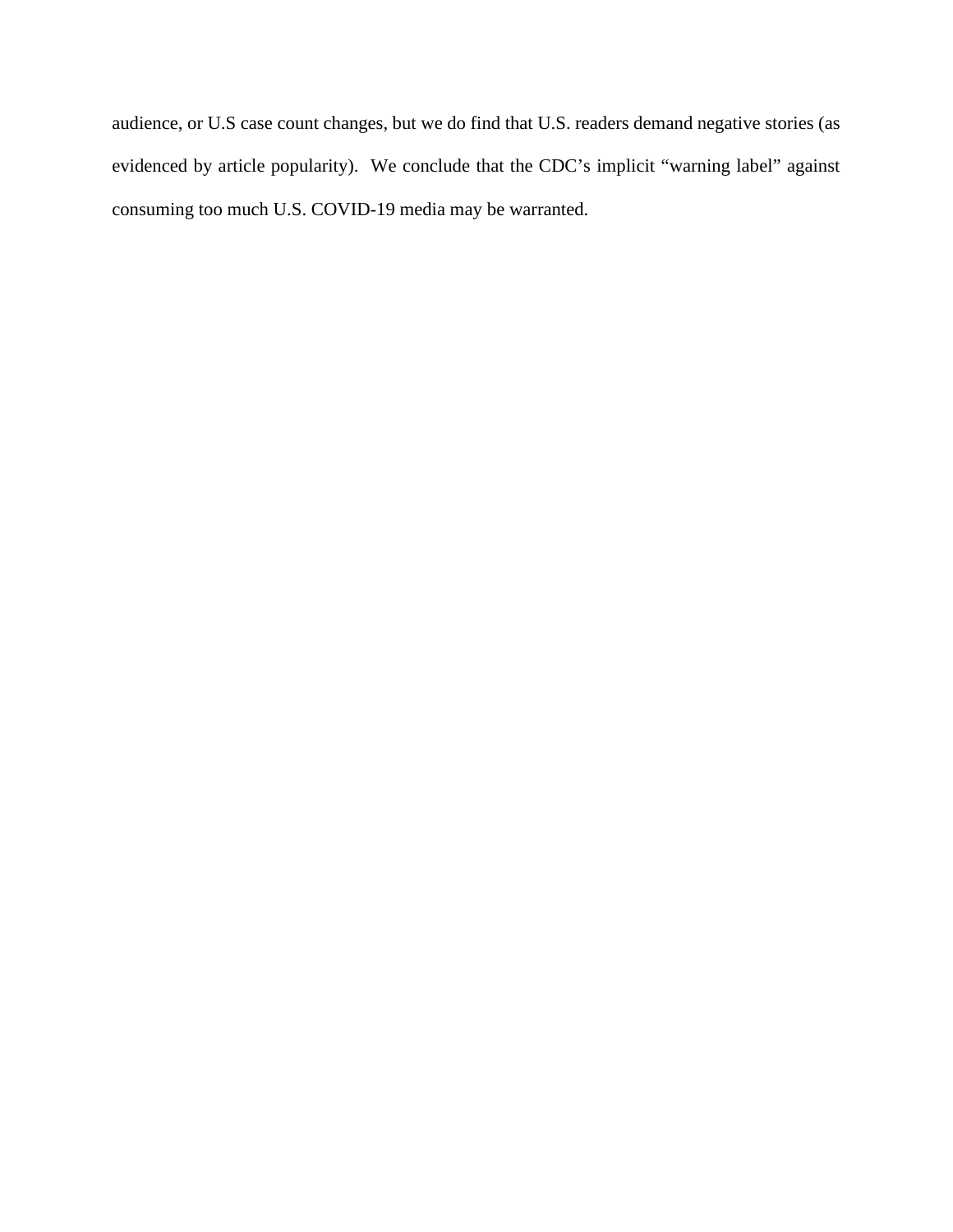#### **References**

- Antweiler, Werner, and Murray Z. Frank. "Is all that talk just noise? The information content of internet stock message boards." *The Journal of finance* 59, no. 3 (2004): 1259-1294.
- Ash, Elliott, Sergio Galletta, Dominik Hangartner, Yotam Margalit, and Matteo Pinna. "The Effect of Fox News on Health Behavior During COVID-19." *Available at SSRN 3636762* (2020).
- Banerjee, Abhijit, Marcella Alsan, Emily Breza, Arun G. Chandrasekhar, Abhijit Chowdhury, Esther Duflo, Paul Goldsmith-Pinkham, and Benjamin A. Olken. *Messages on covid-19 prevention in india increased symptoms reporting and adherence to preventive behaviors among 25 million recipients with similar effects on non-recipient members of their communities*. No. w27496. National Bureau of Economic Research, 2020.
- Bursztyn, Leonardo, Aakaash Rao, Christopher Roth, and David Yanagizawa-Drott. "Misinformation during a pandemic." *University of Chicago, Becker Friedman Institute for Economics Working Paper* 2020-44 (2020).
- Eshbaugh-Soha, Matthew. "The tone of local presidential news coverage." *Political Communication* 27, no. 2 (2010): 121-140.
- Ettman, Catherine K., Salma M. Abdalla, Gregory H. Cohen, Laura Sampson, Patrick M. Vivier, and Sandro Galea. "Prevalence of depression symptoms in US adults before and during the COVID-19 pandemic." *JAMA network open* 3, no. 9 (2020): e2019686-e2019686.
- Fetzer, Thiemo, Lukas Hensel, Johannes Hermle, and Christopher Roth. "Coronavirus perceptions and economic anxiety." *Review of Economics and Statistics* (2020): 1-36.
- DellaVigna, Stefano, and Eliana La Ferrara. "Economic and social impacts of the media." In *Handbook of media economics*, vol. 1, pp. 723-768. North-Holland, 2015.
- Gentzkow, Matthew, and Jesse M. Shapiro. "What drives media slant? Evidence from US daily newspapers." *Econometrica* 78, no. 1 (2010): 35-71.
- Gentzkow, Matthew, Edward L. Glaeser, and Claudia Goldin. "The rise of the fourth estate. How newspapers became informative and why it mattered." In *Corruption and reform: Lessons from America's economic history*, pp. 187-230. University of Chicago Press, 2006.
- Gentzkow, Matthew, Bryan Kelly, and Matt Taddy. "Text as data." *Journal of Economic Literature* 57, no. 3 (2019): 535-74.
- Groseclose, Tim, and Jeffrey Milyo. "A measure of media bias." *The Quarterly Journal of Economics* 120, no. 4 (2005): 1191-1237
- Gurun, Umit G., and Alexander W. Butler. "Don't believe the hype: Local media slant, local advertising, and firm value." *The Journal of Finance* 67, no. 2 (2012): 561-598.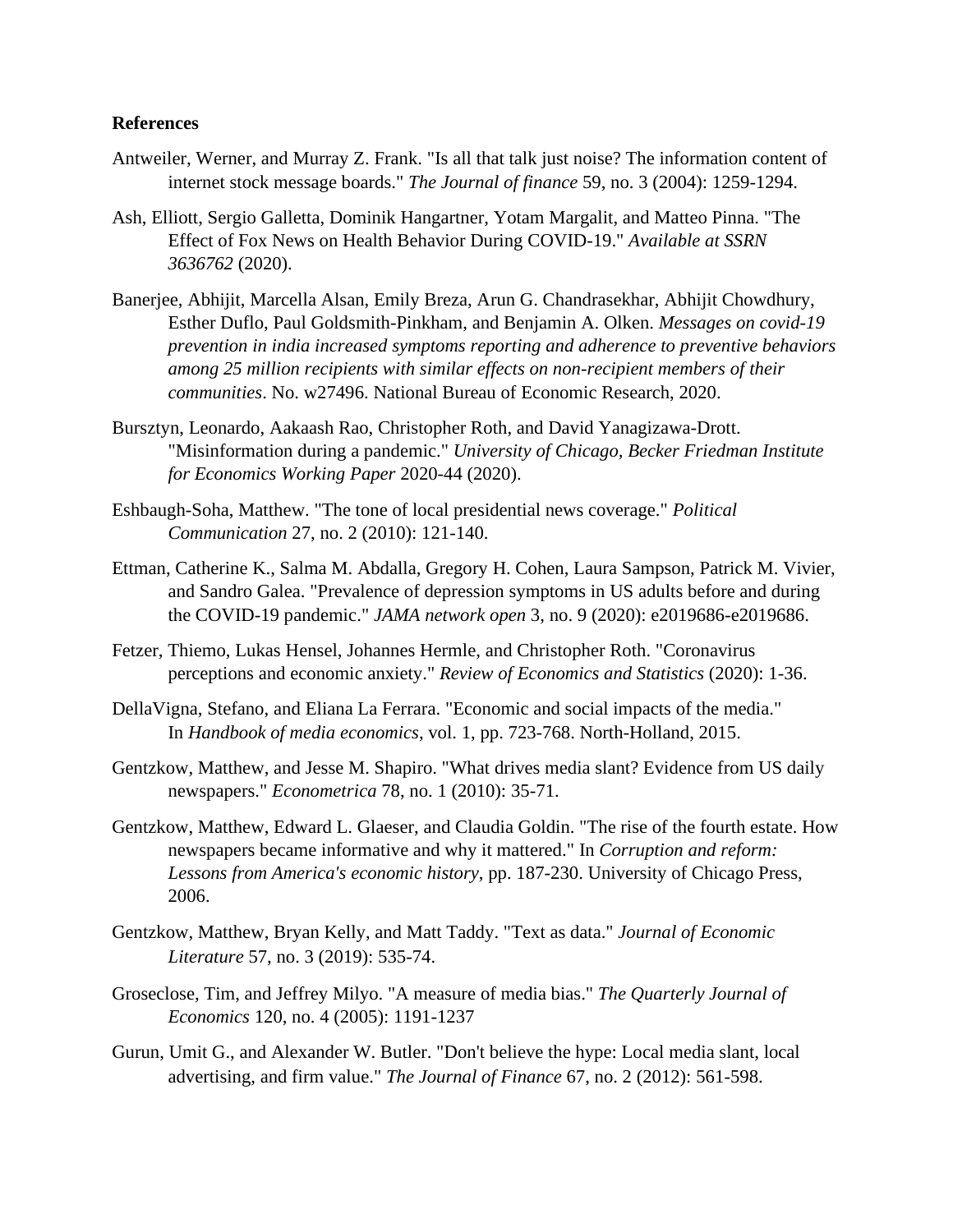- Guthrie, Brandon L., Jessie Seiler, Lorenzo Tolentino, Wenwen Jiang, Molly Fischer, Rodal Issema, Sherrilynne Fuller, Dylan Green, Diana M. Tordoff, Julianne Meisner, Ashley Tseng, Diana Louden, Jennifer M. Ross, Alison L. Drake "Summary of Evidence Related to Schools During the COVID-19 Pandemic" Report from COVID-19 Literature Report Team, Washington State Department of Public Health. October 2020.
- Grimmer, Justin, and Brandon M. Stewart. "Text as data: The promise and pitfalls of automatic content analysis methods for political texts." *Political analysis* 21, no. 3 (2013): 267-297.
- Hu Minqing and Bing Liu. "Mining and Summarizing Customer Reviews." Proceedings of the ACM SIGKDD International Conference on Knowledge Discovery and Data Mining (KDD-2004), Aug 22-25, 2004, Seattle, Washington, USA
- Kearney, Melissa S., and Phillip B. Levine. "Media influences on social outcomes: The impact of MTV's 16 and pregnant on teen childbearing." *American Economic Review* 105, no. 12 (2015): 3597-3632.
- Larcinese, Valentino, Riccardo Puglisi, and James M. Snyder Jr. "Partisan bias in economic news: Evidence on the agenda-setting behavior of US newspapers." *Journal of public Economics* 95, no. 9-10 (2011): 1178-1189.
- Liu, Bing. "Sentiment analysis and opinion mining." *Synthesis lectures on human language technologies* 5.1 (2012): 1-167.
- Loughran, Tim, and Bill McDonald. "When is a liability not a liability? Textual analysis, dictionaries, and 10‐Ks." *The Journal of Finance* 66, no. 1 (2011): 35-65.
- Martin, Gregory J., and Ali Yurukoglu. "Bias in cable news: Persuasion and polarization." *American Economic Review* 107, no. 9 (2017): 2565-99.
- Niven, David. "Bias in the news: Partisanship and negativity in media coverage of presidents George Bush and Bill Clinton." *Harvard International Journal of Press/Politics* 6.3 (2001): 31-46.
- Nyhan, Brendan, Jason Reifler, Sean Richey, and Gary L. Freed. "Effective messages in vaccine promotion: a randomized trial." *Pediatrics* 133, no. 4 (2014): e835-e842.
- Oster, Emily, "Schools Aren't Super-Spreaders", *The Atlantic*, October 9, 2020.
- Pazzani, M. J. 1996. Search for dependencies in Bayesian classifiers. In Fisher, D., and Lenz, H. J., eds., Learning from Data: Artificial Intelligence and Statistics V. Springer Verlag.
- Puglisi, Riccardo. "Being the New York Times: the political behaviour of a newspaper." *The BE journal of economic analysis & policy* 11, no. 1 (2011).
- Riffe, Daniel, Stephen Lacy, Frederick Fico, and Brendan Watson. *Analyzing media messages: Using quantitative content analysis in research*. Routledge, 2019.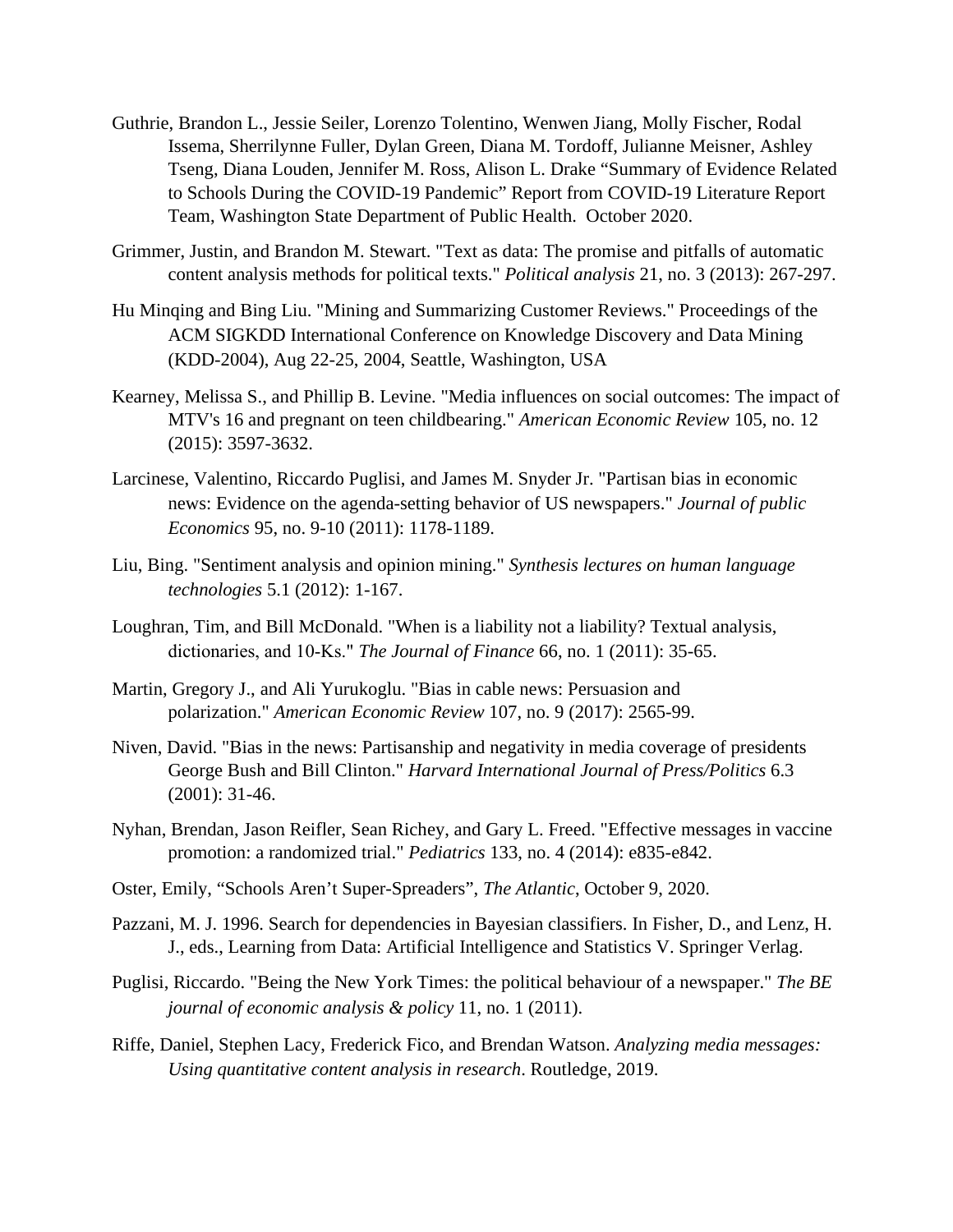- Simonov, Andrey, Szymon K. Sacher, Jean-Pierre H. Dubé, and Shirsho Biswas. *The persuasive effect of fox news: non-compliance with social distancing during the covid-19 pandemic*. No. w27237. National Bureau of Economic Research, 2020.
- Tetlock, Paul C. "Giving content to investor sentiment: The role of media in the stock market." *The Journal of finance* 62, no. 3 (2007): 1139-1168.
- Van Bavel, Jay J., Katherine Baicker, Paulo S. Boggio, Valerio Capraro, Aleksandra Cichocka, Mina Cikara, Molly J. Crockett et al. "Using social and behavioural science to support COVID-19 pandemic response." *Nature Human Behaviour* (2020): 1-12.
- Viner, Russell M., et al. "School closure and management practices during coronavirus outbreaks including COVID-19: a rapid systematic review." *The Lancet Child & Adolescent Health* (2020).

Zhang H. (2004). [The optimality of Naive Bayes.](https://www.cs.unb.ca/%7Ehzhang/publications/FLAIRS04ZhangH.pdf) Proc. FLAIR.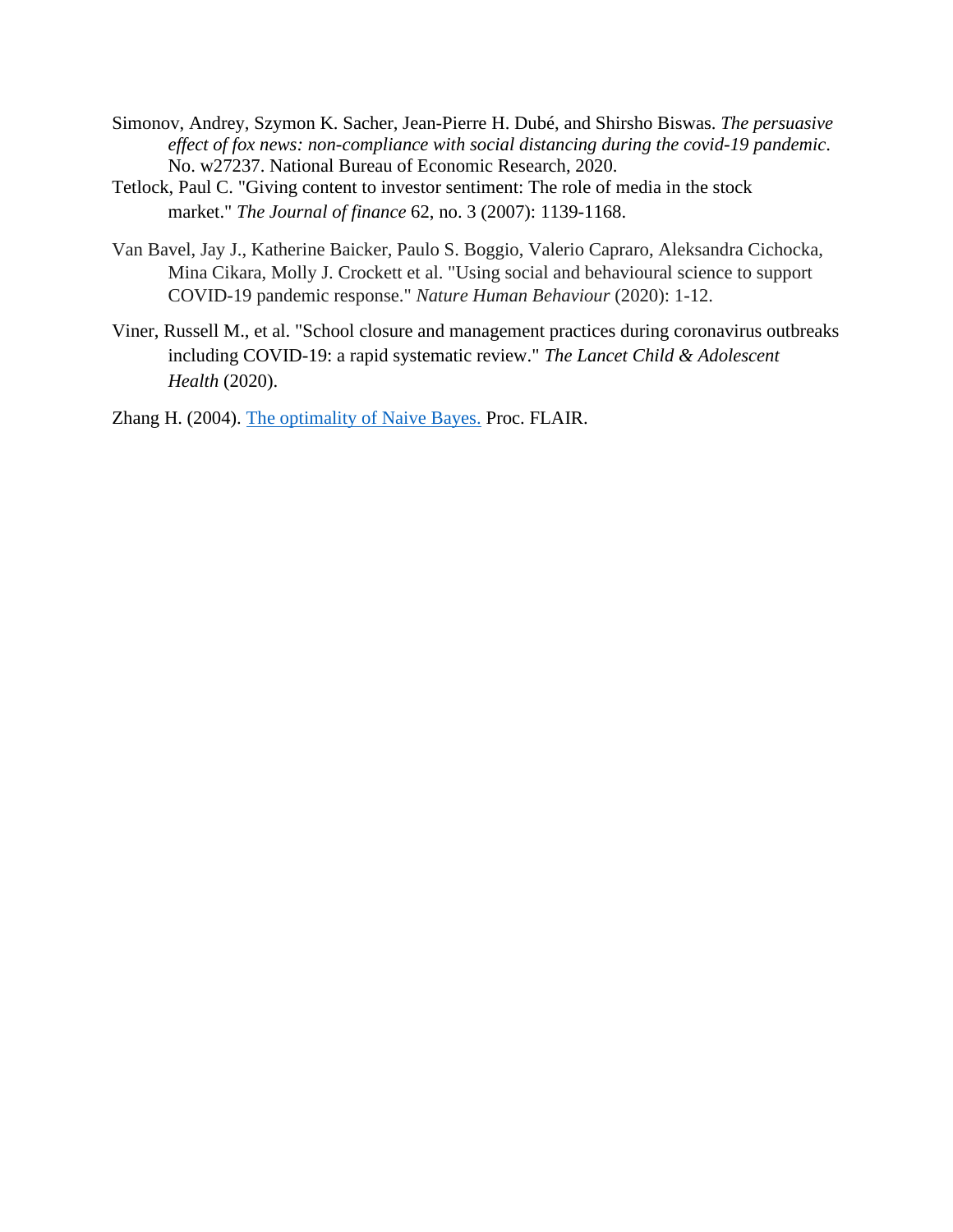

**Figure 1: Media Negativity and New COVID-19 Cases Over Time**

Notes: Negativity is estimated using supervised machine learning on article phrases coupled with a training data set. Articles are manually downloaded from LexisNexis for the period January 1st, 2020 to July 31st, 2020. The red line shows the weekly average of daily confirmed new COVID-19 cases and is accessed from the *New York Times* website.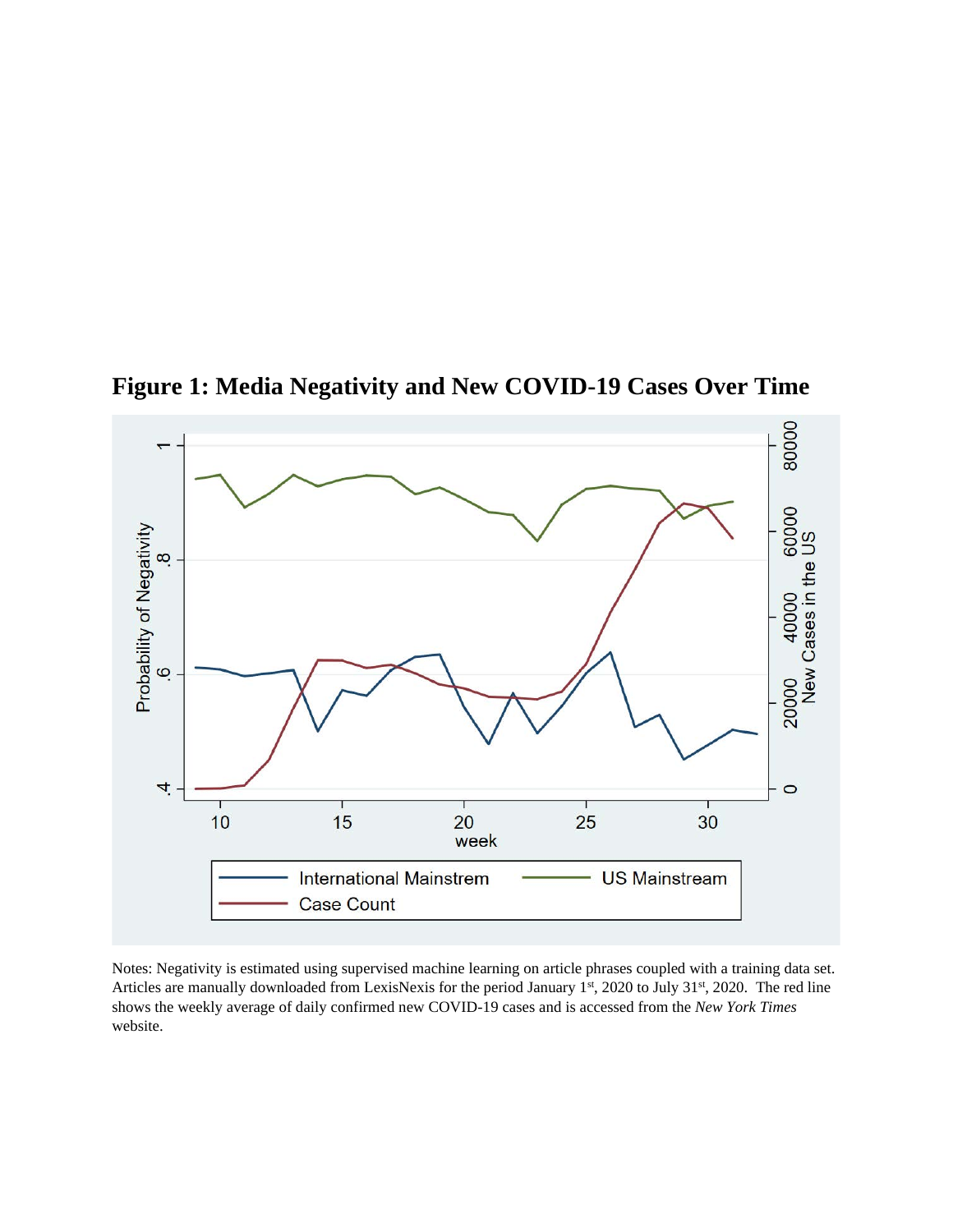## **Figure 2:**

# **Media Negativity by Source for COVID-19 and Non-COVID-19 Articles**



Notes: Negativity is estimated as the fraction of negative words in the article and is standardized. Dark blue bars are for COVID related articles and light blue bars are for non-COVID related articles. The raw share of negative words is .043 with a standard deviation of .021. Negative words are defined by the Hu-Liu (1997) dictionary. Articles and transcripts are manually downloaded from LexisNexis for the period January 1<sup>st</sup>, 2020 to July 31<sup>st</sup>, 2020 and websites for *Science*, *JAMA*, *The New England Journal of Medicine*, *The Lancet*, and *Nature*. The *New York Times* website is used for the list and text of the most popular articles.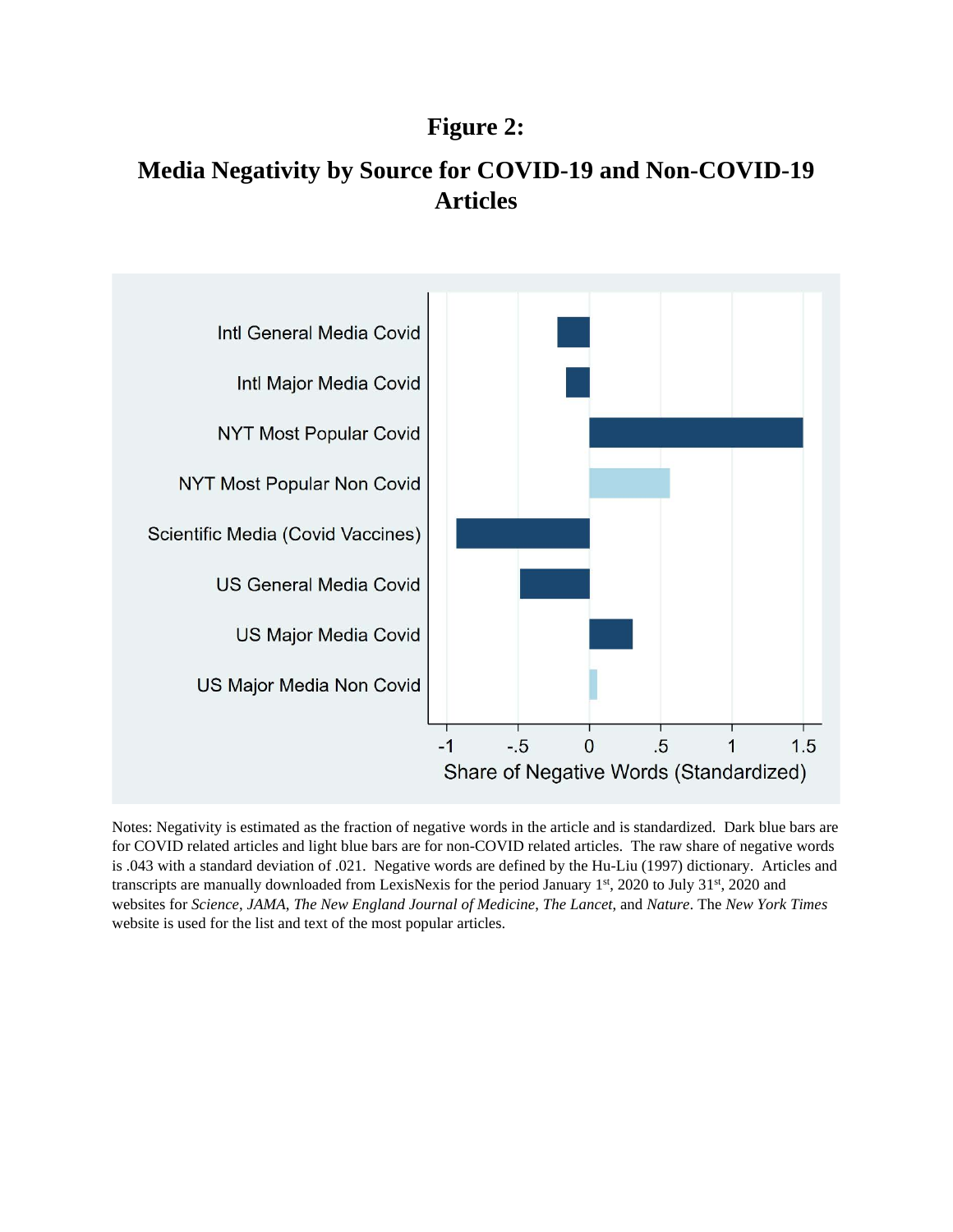# **Figure 3:**

# **Media Negativity by Source for COVID-19 Vaccine Articles**

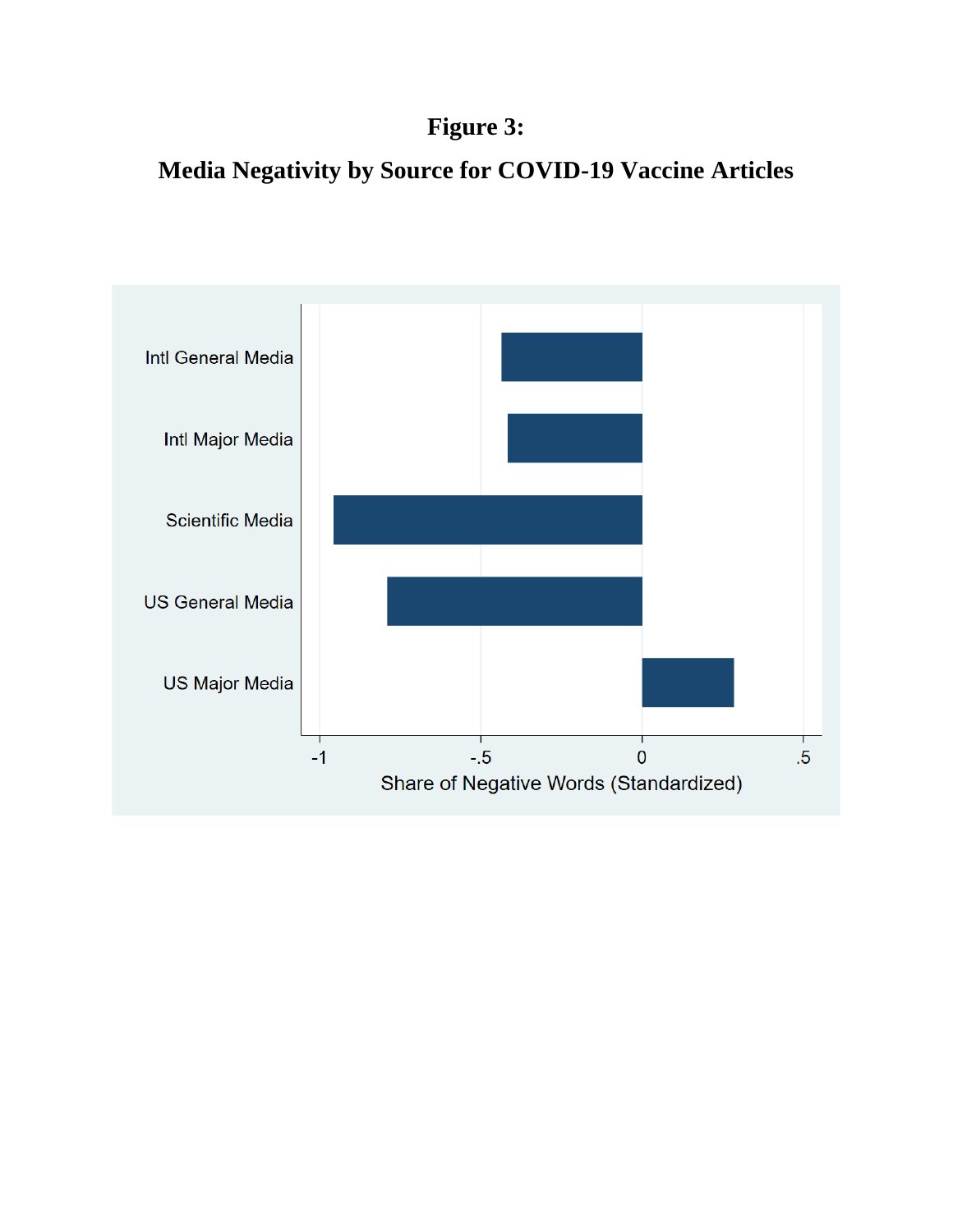# **Figure 4:**



# **Media Negativity by Source for School Reopening Articles**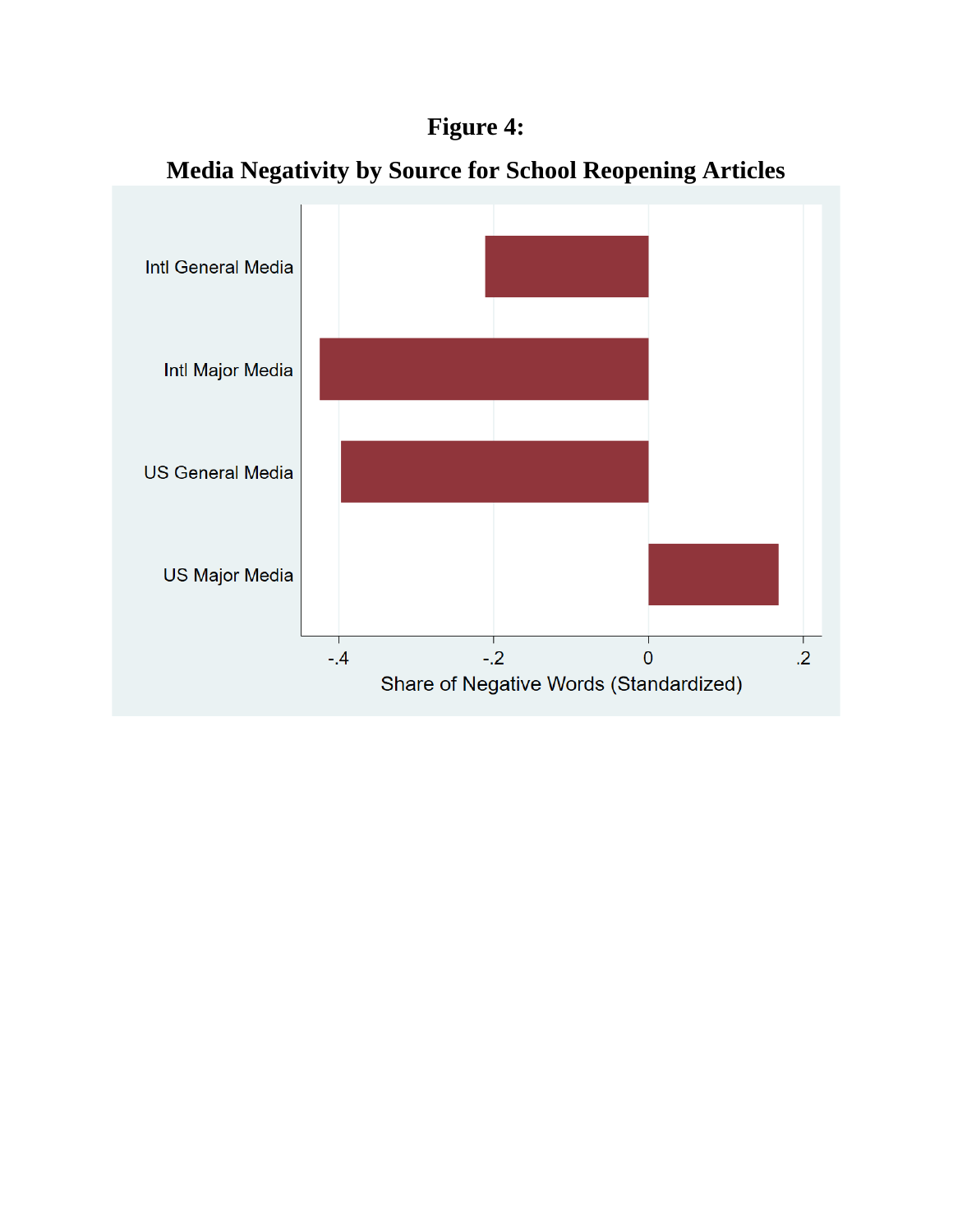



Notes: Negativity is estimated as the fraction of negative words in the article and is standardized. The raw share of negative words is .043 with a standard deviation of .021. Negative words are defined by the Hui-Lu (1997) dictionary. Articles and transcripts are manually downloaded from LexisNexis for the period January 1st, 2020 to July 31<sup>st</sup>, 2020. "Trusted source" is measured in a 2019 Pew Survey of U.S. adults.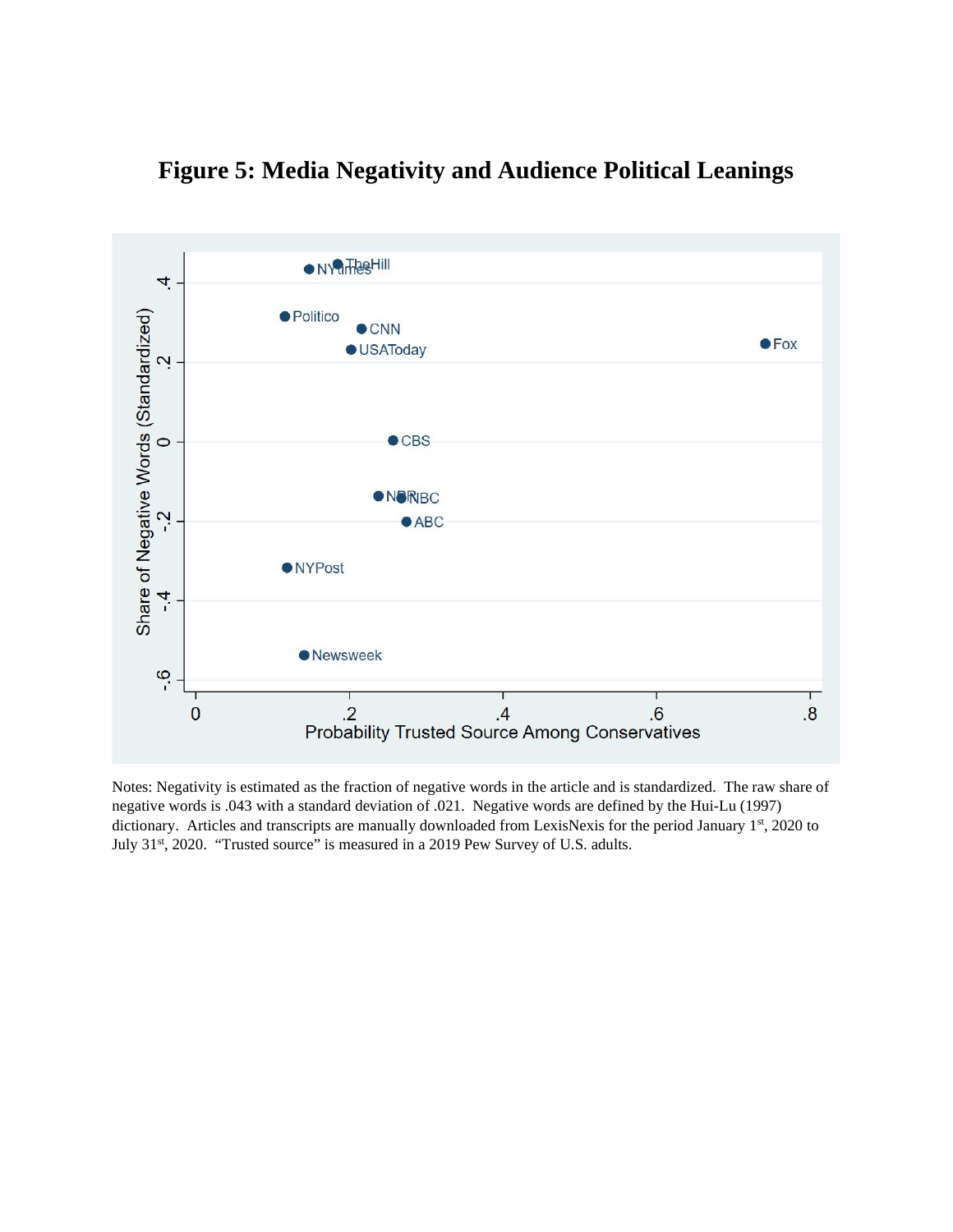### **Table 1: Summary Statistics**

|                                                                  | (1)    | (2)      | (3)    | (4)            | (5)    |
|------------------------------------------------------------------|--------|----------|--------|----------------|--------|
|                                                                  | N      | mean     | sd     | min            | max    |
|                                                                  |        |          |        |                |        |
| <b>Word Count of Article</b>                                     | 23,486 | 1,652    | 2,654  | 21             | 57,166 |
| Estimated P(Article is Negative)                                 | 23,486 | 0.663    | 0.384  | $\theta$       |        |
| Share of Words That Are Negative                                 | 23,486 | 0.0420   | 0.0200 | $\overline{0}$ | 0.190  |
| <b>Share Words Negative Standardized</b>                         | 23,486 | $-0.118$ | 0.999  | $-2.212$       | 7.269  |
| Is a Scientific Article on Vaccines                              | 23,486 | 0.00860  | 0.0923 | $\theta$       |        |
| Is an Increase/Decrease in Cases Article                         | 23,486 | 0.303    | 0.460  | $\theta$       |        |
| Is a Reopenings Article                                          | 23,486 | 0.350    | 0.477  | $\theta$       |        |
| Is a Vaccine Article                                             | 23,486 | 0.347    | 0.476  | $\overline{0}$ |        |
| <b>US Major Media</b>                                            | 23,486 | 0.292    | 0.454  | $\theta$       |        |
| <b>US General Media</b>                                          | 23,486 | 0.236    | 0.425  | $\Omega$       |        |
| <b>International Major Media</b>                                 | 23,486 | 0.270    | 0.444  | $\theta$       |        |
| <b>International General Media</b>                               | 23,486 | 0.194    | 0.395  | $\theta$       |        |
| Fraction of Conservatives Who Trust This Source (US Major Media) | 8,131  | 0.252    | 0.137  | 0.116          | 0.742  |

Notes: We present summary statistics for our main variables. Each article is one observation. Probability of the article being negative is estimated using supervised machine learning on article phrases coupled with a training data set. Share of negative words is estimated as the fraction of negative words in the article and is standardized. The raw share of negative words is .043 with a standard deviation of .021. Negative words are defined by the Hui-Lu (1997) dictionary. Articles are manually downloaded from LexisNexis for the period January 1st, 2020 to July 31st, 2020.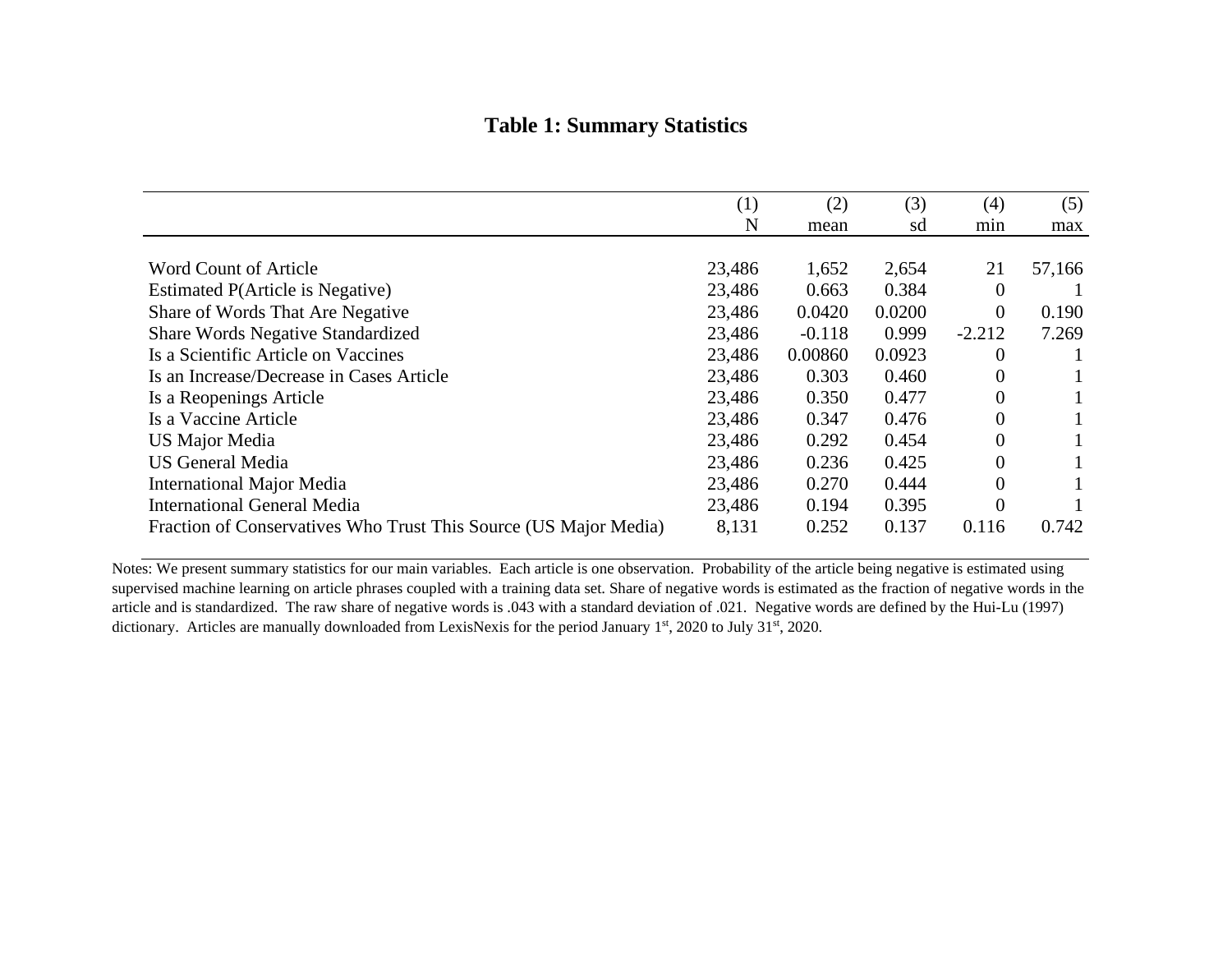|                                                                | (1)           | (2)            | (3)         | (4)          | (5)         |
|----------------------------------------------------------------|---------------|----------------|-------------|--------------|-------------|
|                                                                |               | Share of       | Probability | Probability  | Probability |
|                                                                | Probability   | Negative       | Article is  | Article is   | Article is  |
|                                                                | Article is    | Words          | Negative    | Negative     | Negative    |
|                                                                | Negative (All | Standardized   | (Vaccine)   | (Case Count) | (Reopening) |
|                                                                | Articles)     | (All Articles) | Articles)   | Articles)    | Articles)   |
|                                                                |               |                |             | $0.188***$   | $0.203***$  |
| <b>US Major Media</b>                                          | $0.253***$    | $0.234***$     | $0.452***$  |              |             |
|                                                                | (0.00666)     | (0.0192)       | (0.0121)    | (0.00805)    | (0.00776)   |
| <b>US General Media</b>                                        | $-0.00196$    | $-0.422***$    | $-0.0281**$ | $0.0521***$  | $0.142***$  |
|                                                                | (0.00834)     | (0.0206)       | (0.0126)    | (0.0111)     | (0.00862)   |
| <b>International General Media</b>                             | $-0.00727$    | $-0.0750***$   | $0.0212**$  | $0.0771***$  | $0.0896***$ |
|                                                                | (0.00648)     | (0.0184)       | (0.00935)   | (0.00824)    | (0.00789)   |
| <b>Observations</b>                                            | 20,909        | 20,909         | 7,246       | 6,295        | 7,367       |
| R-squared                                                      | 0.388         | 0.223          | 0.546       | 0.422        | 0.423       |
|                                                                |               |                |             |              |             |
| Mean Negativity for Intl Major Media<br>(the Omitted Category) | .541          | $-160$         | .242        | .686         | .645        |

### **Table 2: Negativity by Media Category and Topic**

Notes: Probability of the article being negative is estimated using supervised machine learning on article phrases coupled with a training data set. Share of negative words is estimated as the fraction of negative words in the article and is standardized. The raw share of negative words is .043 with a standard deviation of .021. Negative words are defined by the Hui-Lu (1997) dictionary. Articles are manually downloaded from LexisNexis for the period January 1st, 2020 to July 31<sup>st</sup>, 2020. All columns use OLS with robust standard errors. \*\*\* p<0.01, \*\* p<0.05, \* p<0.1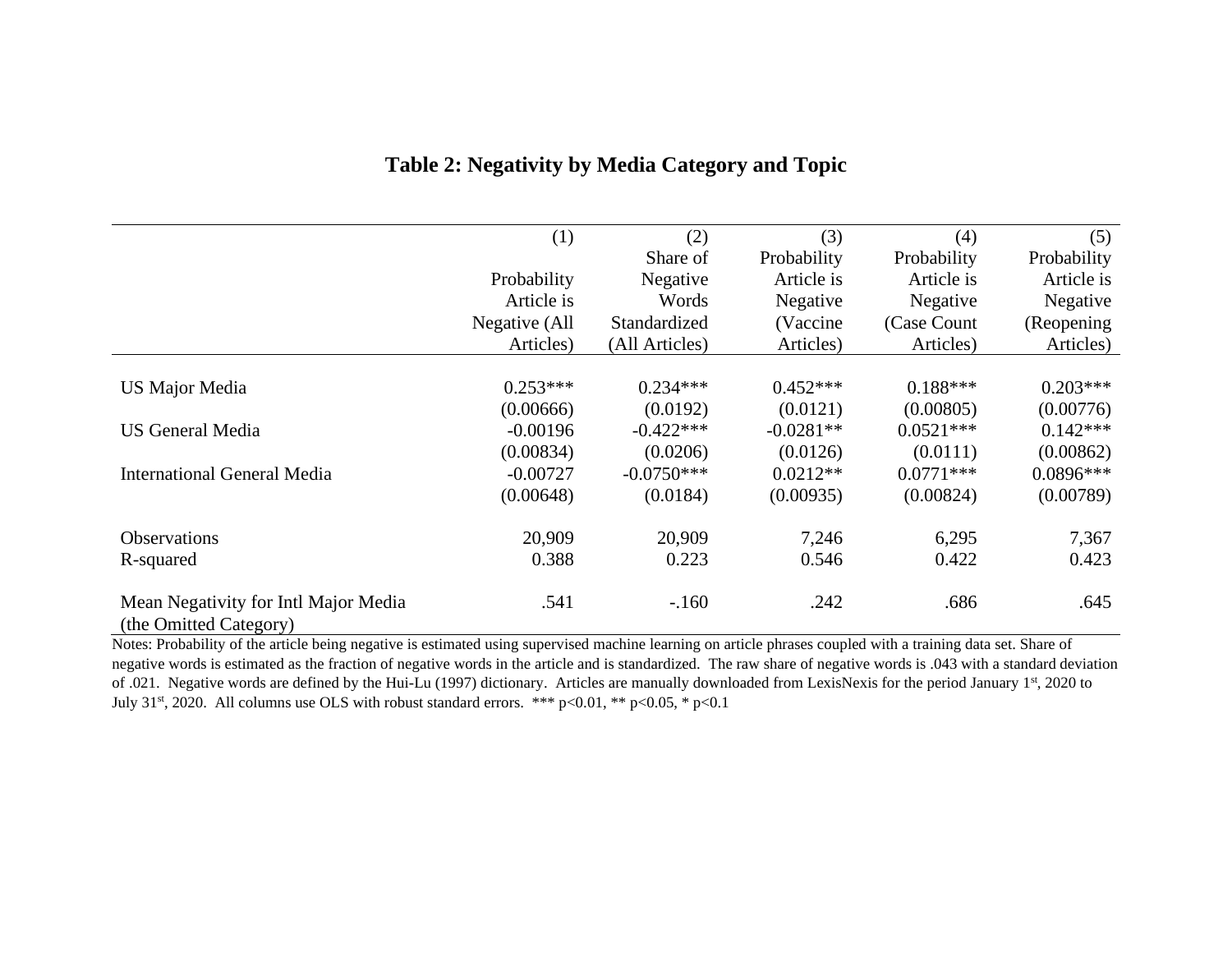|                                   |            |            |            |           |            | Non-U.S.   |
|-----------------------------------|------------|------------|------------|-----------|------------|------------|
|                                   |            | U.S.       | U.S. non-  | Non-U.S.  | Non-U.S.   | non-       |
| Topic                             | U.S. Total | mainstream | mainstream | Total     | mainstream | mainstream |
| Coronavirus/COVID-19              | 2,594,510  | 90,600     | 2,503,910  | 6,823,410 | 453,900    | 6,369,510  |
| Vaccines                          | 33,980     | 2,375      | 31,605     | 69,600    | 3,257      | 66,343     |
| Vaccines $+$ Sarah Gilbert Etc.   | 28,740     | 1,371      | 27,369     | 54,860    | 2,299      | 52,561     |
| Increases Whole Time Period       | 325,550    | 15,200     | 310,350    | 666,895   | 41,386     | 625,509    |
| Decreases Whole Time Period       | 87,550     | 2,462      | 85,088     | 99,630    | 3,067      | 96,563     |
| Increases 4/24-6/27 Period        | 103,700    | 3,581      | 100,119    | 314,548   | 16,660     | 297,888    |
| Decreases 4/24-6/27 Period        | 33,000     | 676        | 32,324     | 53,850    | 1,297      | 52,553     |
| Reopening                         | 412,780    | 19,300     | 393,480    | 680,052   | 31,630     | 648,422    |
| <b>Masks</b>                      | 386,890    | 23,600     | 363,290    | 670,994   | 43,090     | 627,904    |
| Masks and Trump                   | 56,579     | 8,756      | 47,823     | 46,187    | 2,339      | 43,848     |
| <b>Benefits Masks</b>             | 51,700     | 4,436      | 47,264     | 61,680    | 2,687      | 58,993     |
| <b>Social Distancing</b>          | 378,940    | 19,600     | 359,340    | 811,503   | 55,610     | 755,893    |
| <b>Benefits Social Distancing</b> | 60,450     | 3,975      | 56,475     | 86,249    | 4,163      | 82,086     |
| Hydroxychloroquine                | 21,440     | 2,273      | 19,167     | 33,005    | 2,746      | 30,259     |
| Hydroxychloroquine and Trump      | 10,640     | 1,636      | 9,004      | 12,503    | 929        | 11,574     |

### **Table 3: Total COVID-19-Related Media Articles by Topic: January 31st , 2020 to July 31st , 2020**

Notes: Article counts come from a LexisNexis for the period January 1<sup>st</sup>, 2020 to July 31<sup>st</sup>, 2020. The left most column indicates the search terms used (see methodology documents for exact searches). The article can be counted in multiple rows if the article contains both sets of terms.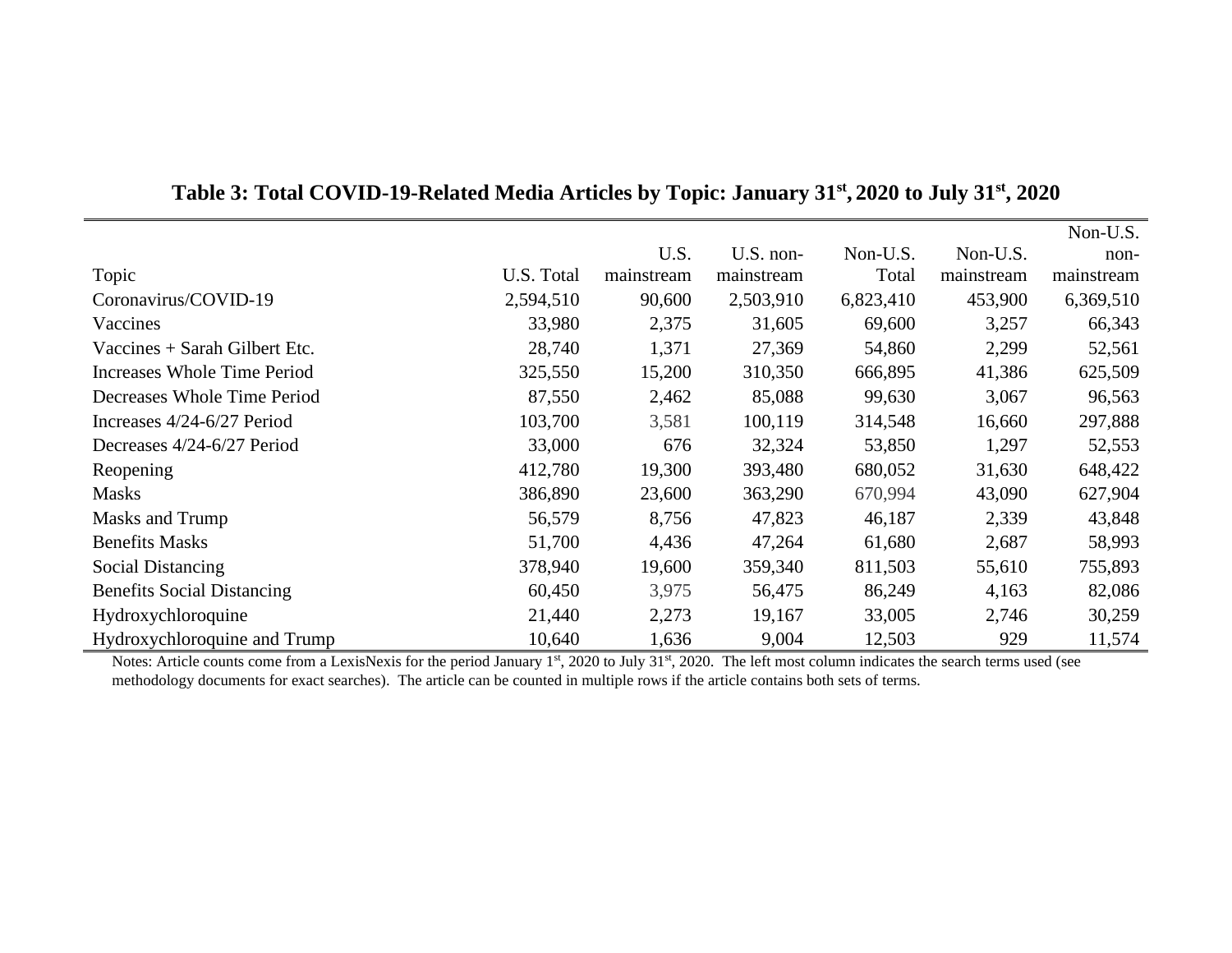### **Appendix 1**

### **Dataset Construction Details and Search Terms Used**

### **Data Set Construction**

Our dataset was assembled from Nexus Lexis articles. We utilized the following instructions:

1. Click on the link (links were derived from search terms at the bottom of this document)

(setting pages to display 50 at a time instead of 10)

2. Click the dropdown on the left that says location by publication

- 3. Click edit settings
- 4. In results display settings, switch it from 10 to 50.

5. Scroll to the bottom and hit save (you may have to do this every time for each link, not entirely sure how it "saves" (downloading)

- 6. Before downloading, double check that you are sorting by relevance, and the slider is set to group duplicates
- 7. Click the little box beside the folder to select the whole page
- 8. Go to the next page and do the same
- 9. Click the download button which looks like it's a downwards pointing arrow

10. In the dialog box, make sure the format is RTF and "save as individual files" these likely won't be done already.

11. Download, and repeat until reaching 2500/link. In the final dataset this number may be less due to duplicates.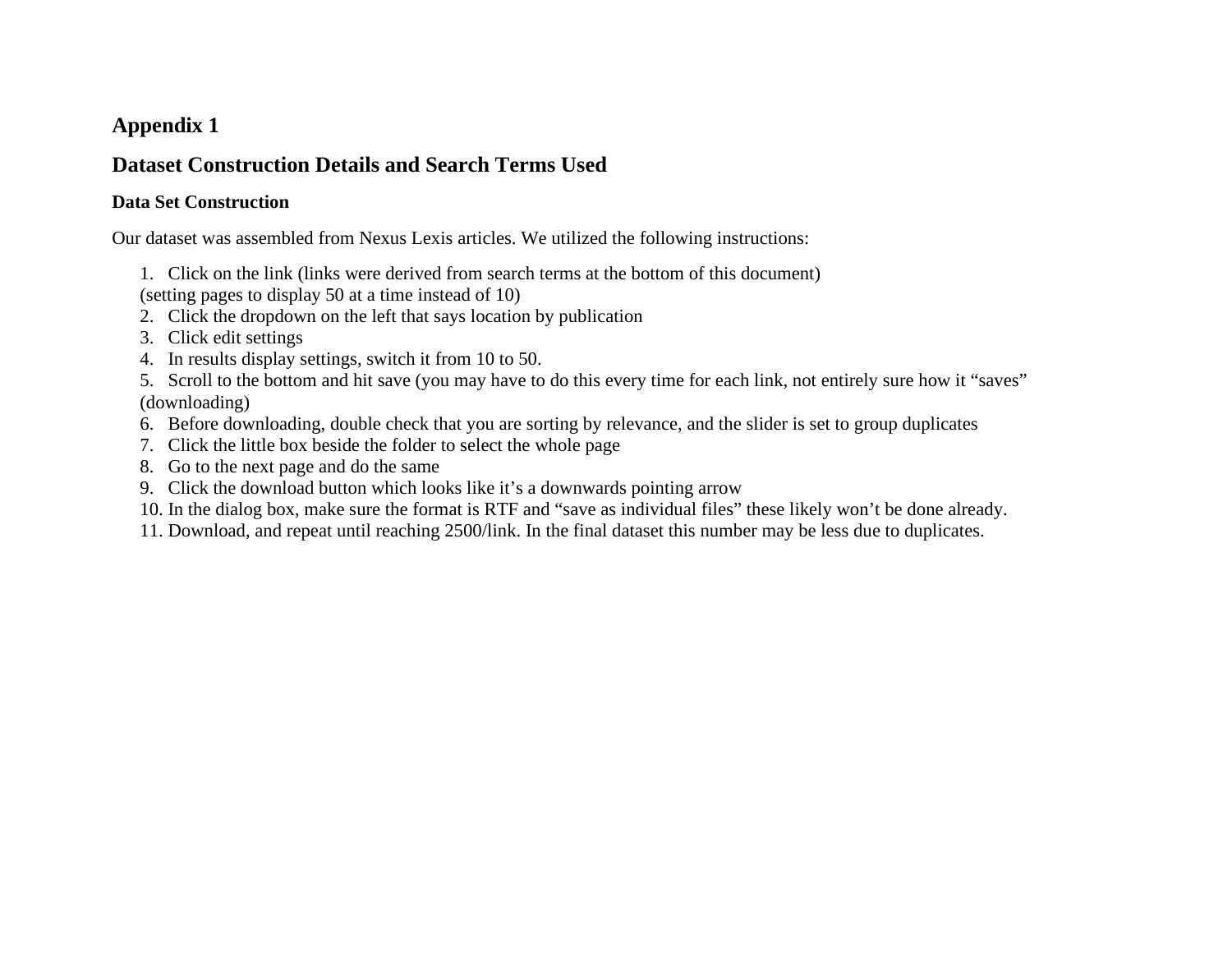### Lexus Nexus Article Search Process

| vaccines                    | inc/dec                                                                         | reopening |
|-----------------------------|---------------------------------------------------------------------------------|-----------|
|                             |                                                                                 |           |
| coronavirus or COVID-19 and | coronavirus or COVID-19 and cases and increase or   COVID-19 or coronavirus and |           |
| ATLEAST5(vaccine)           | decrease                                                                        | reopening |

American mainstream sources in our dataset consisted of:

| <b>US Mainstream</b> | International             |                    |                       |
|----------------------|---------------------------|--------------------|-----------------------|
| Sources              | <b>Mainstream Sources</b> |                    |                       |
| <b>Fox</b>           | AFR                       | IndianExpress      | Hindu                 |
| <b>MSNBC</b>         | Analysis                  | MetroUK            | Sun (England)         |
| <b>ABC</b>           | AsiaPacific               | Newcastle          | SunHerald             |
|                      |                           |                    | <b>Sydney Morning</b> |
| CBS                  | AustralianFin             | Northern Territory | Herald                |
| <b>CNN</b>           | <b>BrisbaneTimes</b>      | SundayAge          | Times of India        |
| <b>NBC</b>           | <b>CTV</b>                | SundayHerald       | TorontoStar           |
| <b>NPR</b>           | CanberraTimes             | SydneyMorning      | WestAZ                |
| LAtimes              | DailyMirror               | Advertiser         | WAToday               |
| <b>Newsweek</b>      | Geelong Advertiser        | TheAge             | Telegraph             |
| Politico             | HeraldSun                 | The Australian     | Guardian              |
| <b>TheHill</b>       | <b>HinduTimes</b>         | AustralianMag      |                       |
| <b>NYtimes</b>       | Hobart                    | Courier            |                       |
| <b>NYPost</b>        | <b>IllawarraMercery</b>   | EveningStandard    |                       |
| <b>USAToday</b>      | IndiaToday                | GlobeMail          |                       |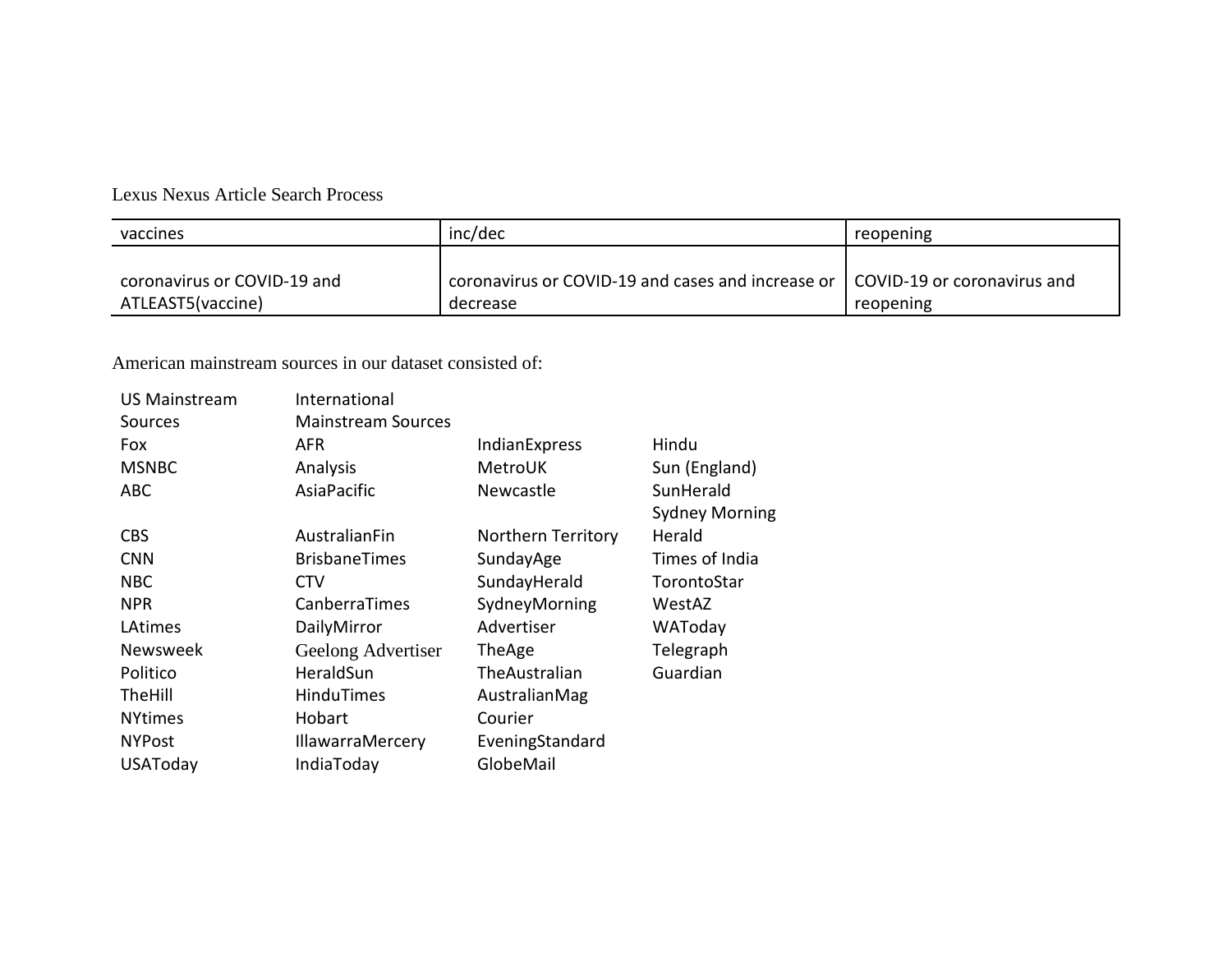# **Appendix Table 1 (not for Publication):**

# **Negativity by Specific Media Source**

|                | (1)                           | (2)                                         |
|----------------|-------------------------------|---------------------------------------------|
|                | Prob Article is Negative-U.S. | Share of Negative Words (Standardized)-U.S. |
|                | Sources                       | Sources                                     |
|                |                               |                                             |
| Fox            | $0.396***$                    | $0.681***$                                  |
|                | (0.0131)                      | (0.0384)                                    |
| <b>MSNBC</b>   | $0.283***$                    | $0.294*$                                    |
|                | (0.0532)                      | (0.156)                                     |
| ABC            | $0.367***$                    | $0.745***$                                  |
|                | (0.0169)                      | (0.0495)                                    |
| <b>CBS</b>     | $0.357***$                    | $0.707***$                                  |
|                | (0.0210)                      | (0.0616)                                    |
| <b>CNN</b>     | $0.394***$                    | $0.833***$                                  |
|                | (0.00757)                     | (0.0222)                                    |
| <b>NBC</b>     | $0.101**$                     | $0.365**$                                   |
|                | (0.0492)                      | (0.144)                                     |
| <b>NPR</b>     | $0.255***$                    | $0.572***$                                  |
|                | (0.0125)                      | (0.0367)                                    |
| LATimes        | $0.413***$                    | $1.088***$                                  |
|                | (0.0175)                      | (0.0513)                                    |
| Newsweek       | $0.174***$                    | 0.170                                       |
|                | (0.0483)                      | (0.142)                                     |
| Politico       | $0.341***$                    | $1.045***$                                  |
|                | (0.0243)                      | (0.0712)                                    |
| TheHill        | $0.563***$                    | $1.167***$                                  |
|                | (0.149)                       | (0.436)                                     |
| <b>NYTimes</b> | $0.256***$                    | $1.126***$                                  |
|                | (0.0109)                      | (0.0320)                                    |
|                |                               |                                             |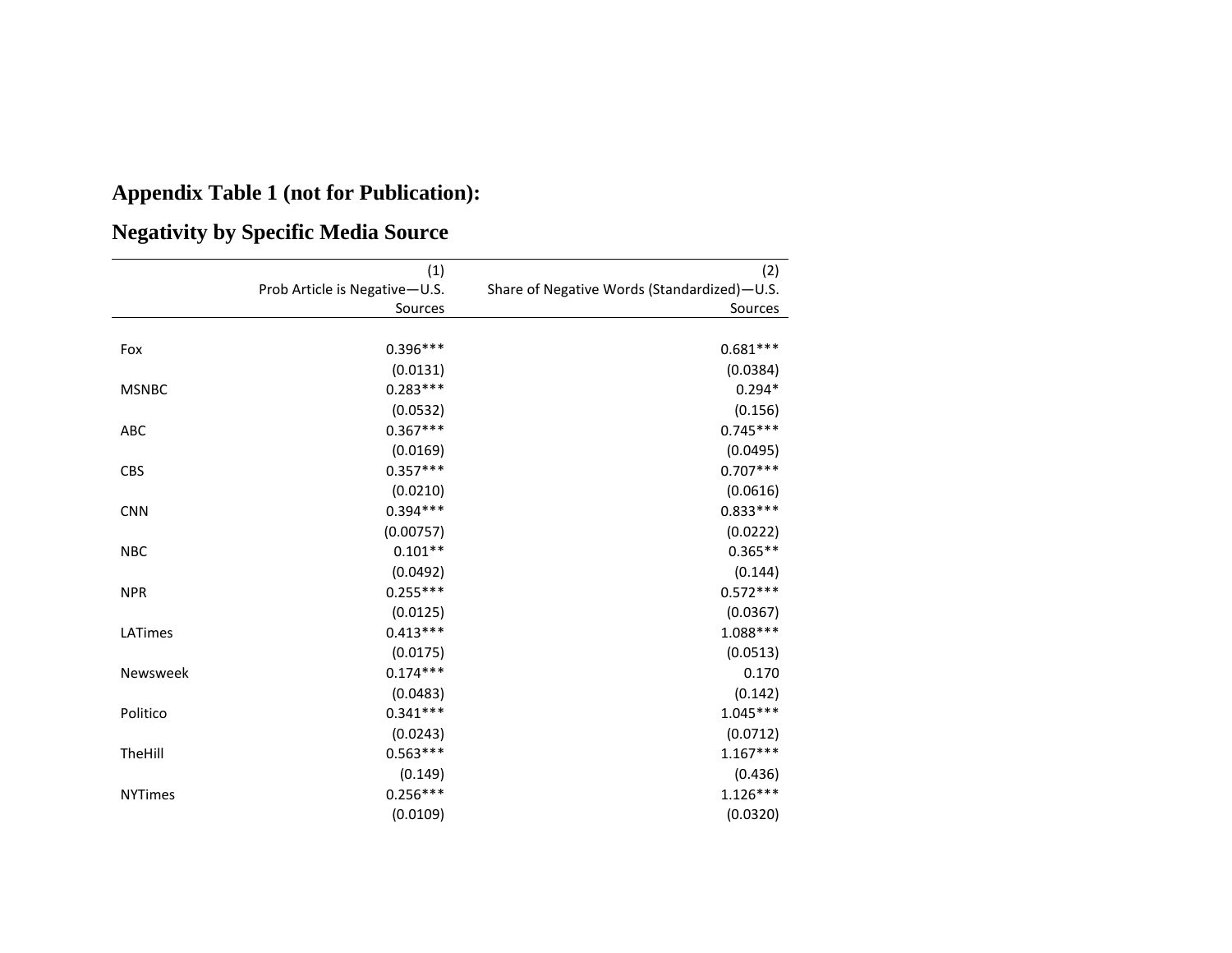| <b>NYPost</b> | $0.149***$ | $0.788***$  |
|---------------|------------|-------------|
|               | (0.0463)   | (0.136)     |
| USAToday      | $0.293***$ | $0.884***$  |
|               | (0.0240)   | (0.0704)    |
| Constant      | $0.838***$ | $-2.169***$ |
|               | (0.139)    | (0.408)     |
| Observations  | 10,156     | 10,156      |
| R-squared     | 0.394      | 0.298       |

Omitted category consists of all U.S. sources not named above. Regressions are estimated using a linear probability model. Robust standard errors in parentheses. \*\*\* p<0.01, \*\* p<0.05, \* p<0.1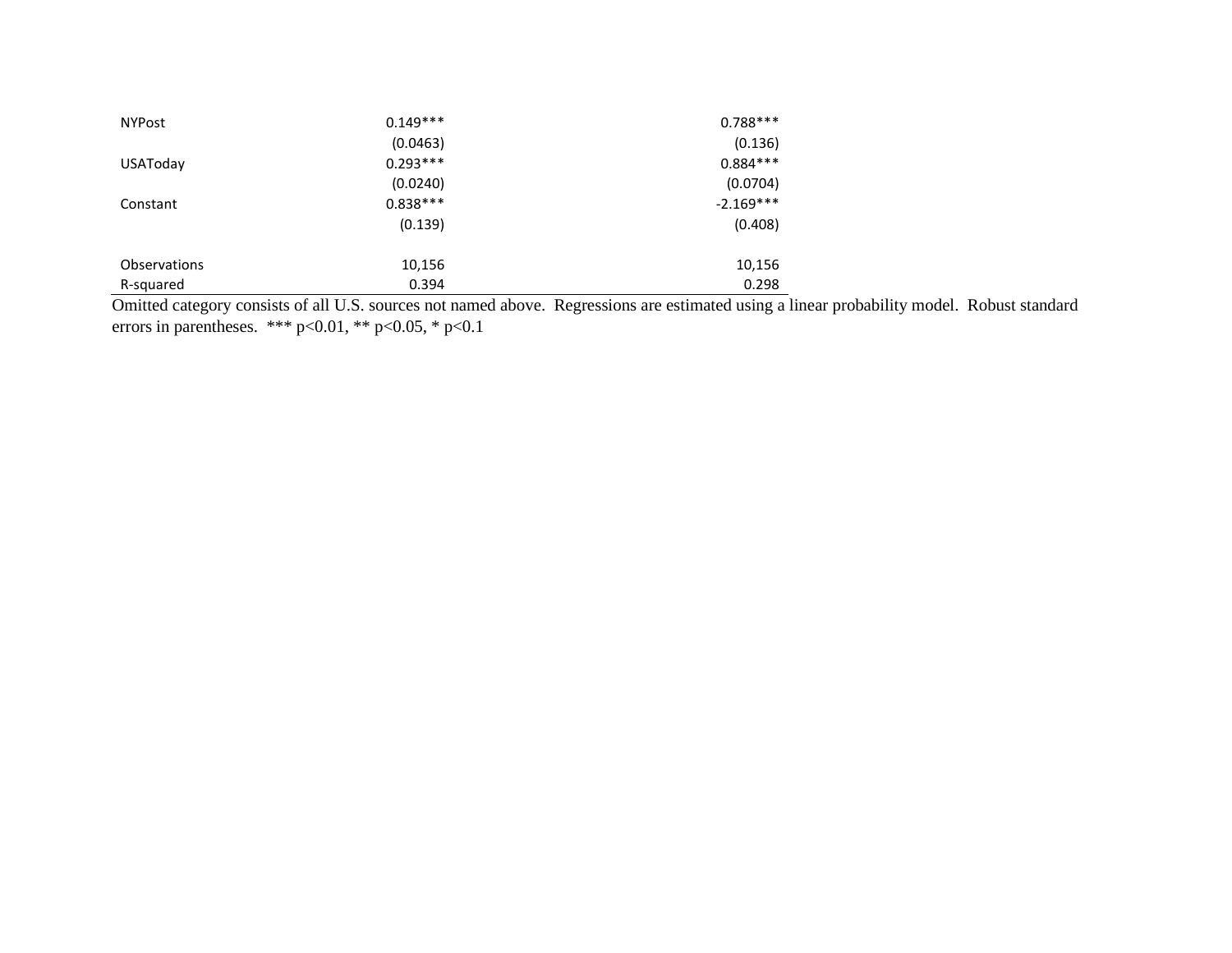## **Appendix Table 2 (not for publication):**

## (1) Probability Article is Negative (Controlling for Politics) conservative\_trusted\_source 0.0507  $(0.0404)$ <br> $0.300**$ Constant (0.111) Observations 11,505<br>R-squared 0.355 R-squared

## **Relationship Between Negativity and Political Leanings of Audience**

Robust standard errors in parentheses

\*\*\* p<0.01, \*\* p<0.05, \* p<0.1